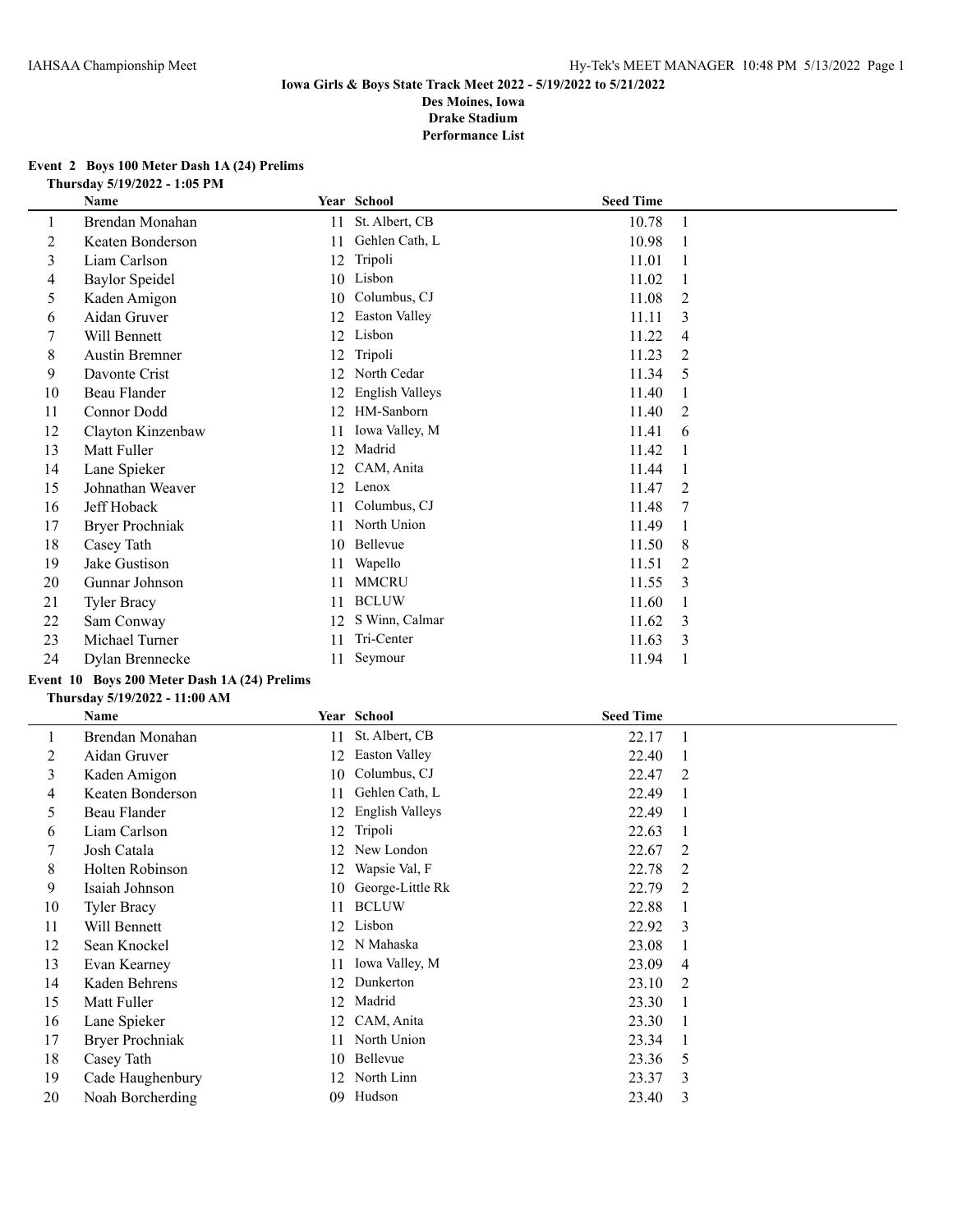## **Event 10 ... (Boys 200 Meter Dash 1A (24) Prelims) Name Year School Seed Time** 21 Daniel Hansen 12 North Cedar 23.41 6 22 Javin Stevenson 12 Lamoni 23.42 2 23 Connor Grinstead 12 Highland 23.42 7 24 Connor Dodd 12 HM-Sanborn 23.43 3 **Event 18 Boys 400 Meter Dash 1A (24) Thursday 5/19/2022 - 1:40 PM Name School Seed Time Seed Time Seed Time** 1 Theo Moseman 11 Lawton-Bronson 50.16 1 2 Kole Becker 12 Lisbon 50.54 1 3 Peyton Loffer 12 Iowa Valley, M 50.68 2 4 Ryce Reynolds 10 Mount Ayr 50.88 1 5 Darrell Matchem 12 Earlham 51.04 1 6 Kooper Ebel 11 HM-Sanborn 51.33 2 7 Cy Huber 12 Maquoketa Valley 51.43 1 8 Sean Knockel 12 N Mahaska 51.70 2 9 Michael Schaul 12 Maquoketa Valley 51.90 2 10 Dylan Woodruff 10 Wapello 52.04 1 11 Braden Spain 11 WACO 52.10 2 12 Cale Maas 11 CAM, Anita 52.11 1 13 Connor Lynch 11 BCLUW 52.15 1 14 Conner Maston 11 Lynnville-Sully 52.35 3 15 Chance Kallsen 10 Gehlen Cath, L 52.36 3 16 Thomas Block 12 Nwood-Kensett 52.82 1<br>17 Nathan Colwell 12 Woodbine 52.82 2 17 Nathan Colwell 12 Woodbine 52.83 2 18 Mika Lensker 11 Marquette Cath 53.01 3 19 Jabari Woodbury 10 GMG, Garwin 53.03 2 20 Drew Wilken 12 Nashua-Plainfld 53.08 3 21 Willie Conley 10 South O'Brien 53.30 4 22 Aidan Gruver 12 Easton Valley 53.35 4 23 Brendan Monahan 11 St. Albert, CB 53.36 1 24 Kolby Culbertson 10 CR-Bayard 53.43 3 **Event 26 Boys 800 Meter Run 1A (24) Saturday 5/21/2022 - 11:10 AM**

|    | Name           | Year School       | <b>Seed Time</b> |                         |
|----|----------------|-------------------|------------------|-------------------------|
|    | Jayden Dickson | 12 Earlham        | 2:01.65          | $\blacksquare$          |
| 2  | Rylan Martin   | 11 New London     | 2:02.54          | $\blacksquare$          |
| 3  | Owen Alesch    | 11 MMCRU          | 2:02.62          |                         |
| 4  | Dominic Braet  | 12 Earlham        | 2:02.63          | 2                       |
| 5  | Riley Witt     | 12 Saint Ansgar   | 2:02.66          |                         |
| 6  | Isaac Acosta   | 12 Columbus, CJ   | 2:02.69          | $\overline{1}$          |
|    | Brody Schorg   | 12 St. Mary's, R  | 2:02.74          | $\overline{2}$          |
| 8  | Clay Warson    | 10 Madrid         | 2:03.65          | $\overline{\mathbf{3}}$ |
| 9  | Connor Lynch   | 11 BCLUW          | 2:03.94          |                         |
| 10 | Seth Bailey    | 12 New London     | 2:04.33          | $\overline{2}$          |
| 11 | Adler Shay     | 12 Mount Ayr      | 2:04.40          |                         |
| 12 | Cade Siebrecht | 12 Lisbon         | 2:04.49          | 2                       |
| 13 | Payton Griebel | 10 Bellevue       | 2:04.70          | $\overline{\mathbf{3}}$ |
| 14 | Aaron Lursen   | 11 St. Edmond, FD | 2:04.76          | $\overline{4}$          |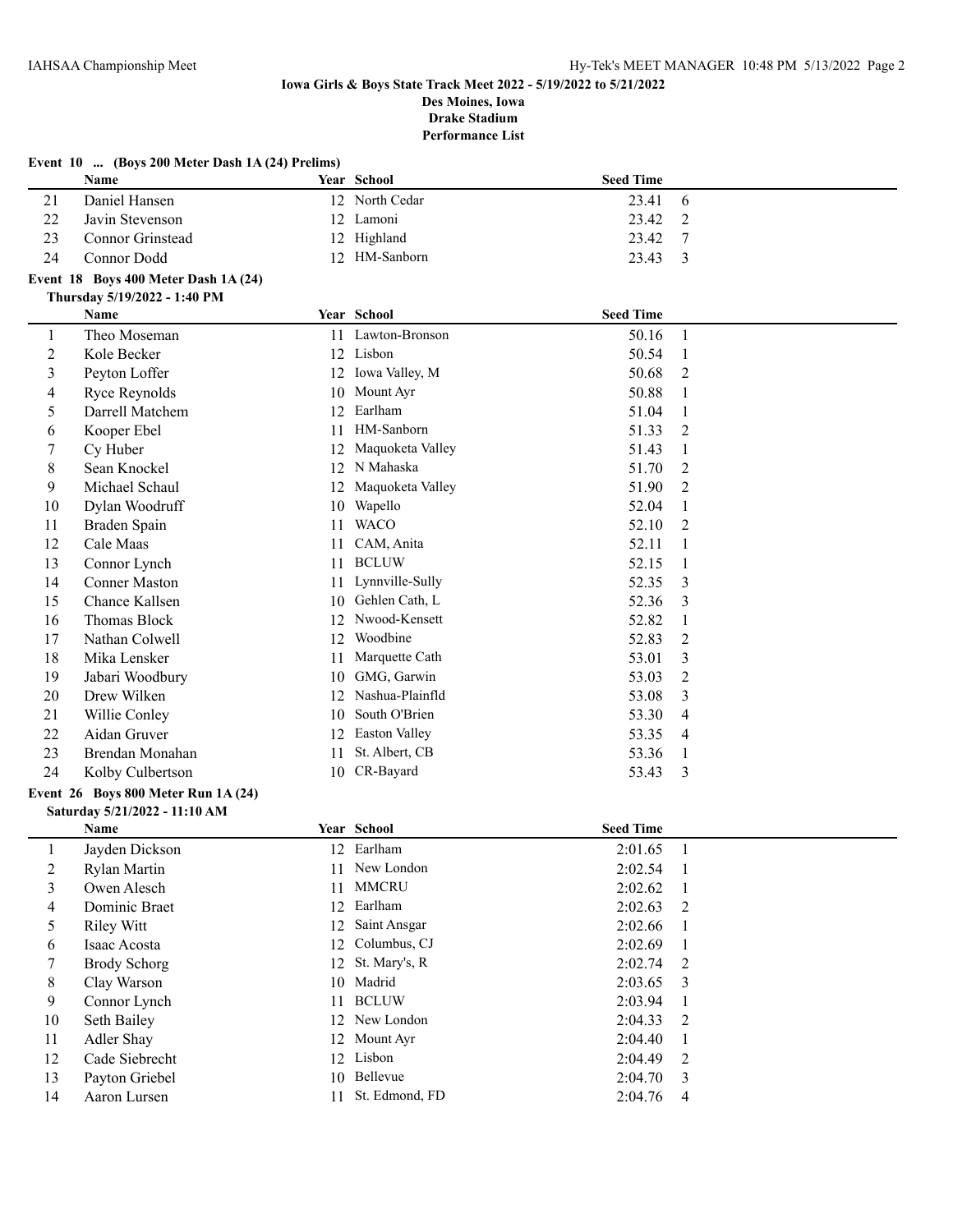**Performance List**

| Event 26  (Boys 800 Meter Run 1A (24)) |  |  |  |  |  |  |  |
|----------------------------------------|--|--|--|--|--|--|--|
|----------------------------------------|--|--|--|--|--|--|--|

|                | Name                                 |    | Year School                     | <b>Seed Time</b>   |                |
|----------------|--------------------------------------|----|---------------------------------|--------------------|----------------|
| 15             | Rory Heer                            |    | 12 Baxter                       | 2:04.85            | 5              |
| 16             | Payton Van Sickle                    | 11 | Ogden                           | 2:04.99            | 6              |
| 17             | Sam DeMeulenaere                     |    | 09 Belle Plaine                 | 2:05.07            | 2              |
| 18             | Jackson Riedesel                     |    | 10 C-Wheatland                  | 2:05.45            | 4              |
| 19             | Isaac Natvig                         | 12 | Valley Lutheran                 | 2:05.59            | 3              |
| 20             | Junior Krob                          | 11 | Lisbon                          | 2:05.68            | 5              |
| 21             | Noah Valenzuela                      |    | 10 E Buchanan                   | 2:06.46            | 1              |
| 22             | Collin Montag                        |    | 12 WB-Mallard                   | 2:06.56            | 2              |
| 23             | Nicholas Milner                      |    | 09 Heartland Christ             | 2:08.16            | 1              |
| 24             | Caden Keller                         |    | 11 IKM-Manning                  | 2:08.18            | 1              |
|                | Event 34 Boys 1600 Meter Run 1A (24) |    |                                 |                    |                |
|                | Saturday 5/21/2022 - 2:15 PM         |    |                                 |                    |                |
|                | Name                                 |    | Year School                     | <b>Seed Time</b>   |                |
| $\mathbf{1}$   | Dominic Braet                        |    | 12 Earlham                      | 4:34.64            | $\mathbf{1}$   |
| 2              | Clay Warson                          |    | 10 Madrid                       | 4:34.97            | 2              |
| 3              | Ethan Loutzenheiser                  |    | 10 Madrid                       | 4:36.50            | 3              |
| 4              | <b>Riley Witt</b>                    | 12 | Saint Ansgar                    | 4:37.85            | 1              |
| 5              | Seth Bailey                          |    | 12 New London                   | 4:38.33            | 1              |
| 6              | AJ Bonnesen                          | 11 | Danville                        | 4:39.79            | 2              |
| $\tau$         | Alexander Julian                     |    | 12 New London                   | 4:41.68            | 3              |
| 8              | Patrick Heffernan                    | 11 | <b>Boyer Valley</b>             | 4:42.68            | 1              |
| 9              | Isaac Natvig                         | 12 | Valley Lutheran                 | 4:42.85            | 1              |
| 10             | Doug Berg                            | 11 | Nodaway Vall                    | 4:43.01            | 4              |
| 11             | Quinn Swift                          |    | 12 Bishop Garrigan              | 4:43.64            | 2              |
| 12             | Colin Lillie                         | 11 | St. Albert, CB                  | 4:43.82            | 1              |
| 13             | Payton Griebel                       |    | 10 Bellevue                     |                    | 1              |
| 14             | Noah Valenzuela                      |    | 10 E Buchanan                   | 4:44.97<br>4:45.03 | 1              |
|                |                                      |    | 12 S Winn, Calmar               |                    |                |
| 15             | Isaiah Kruckman                      |    | 12 Danville                     | 4:46.58            | 2              |
| 16             | Ty Carr                              |    |                                 | 4:46.67            | 4              |
| 17             | <b>Bryson Grove</b>                  |    | 12 English Valleys<br>11 Lamoni | 4:47.47            | 5              |
| 18             | <b>Tyson McDole</b>                  |    |                                 | 4:48.00            | 1              |
| 19             | Nicholas Milner                      |    | 09 Heartland Christ             | 4:48.45            | $\overline{c}$ |
| 20             | Aiden Onken                          | 11 | Bellevue                        | 4:49.21            | 2              |
| 21             | Preston Guerdet                      |    | 10 North Union<br>SE Warren     | 4:49.28            | 3              |
| 22             | Ronan Jimenez                        | 11 |                                 | 4:49.47            | 2              |
| 23             | Sean McGee                           | 11 | Tri-Center                      | 4:49.65            | 3              |
| 24             | Kaden Galles                         |    | 10 MMCRU                        | 4:54.05            | -1             |
|                | Event 42 Boys 3200 Meter Run 1A (24) |    |                                 |                    |                |
|                | Thursday 5/19/2022 - 10:10 AM        |    |                                 |                    |                |
|                | Name                                 |    | Year School                     | <b>Seed Time</b>   |                |
| $\mathbf{1}$   | Patrick Heffernan                    |    | 11 Boyer Valley                 | 10:15.85           | 1              |
| $\overline{2}$ | Alexander Julian                     |    | 12 New London                   | 10:19.37           | 1              |
| 3              | Isaiah Kruckman                      | 12 | S Winn, Calmar                  | 10:20.40           | 1              |
| 4              | Charlie Sieck                        | 11 | West Central, M                 | 10:20.48           | 2              |
| 5              | <b>Riley Witt</b>                    | 12 | Saint Ansgar                    | 10:25.02           | 1              |
| 6              | Keaton Reimer                        | 11 | Clayton Ridge                   | 10:25.17           | 3              |
| 7              | AJ Bonnesen                          | 11 | Danville                        | 10:26.92           | 2              |
| 8              | <b>Bryson Grove</b>                  |    | 12 English Valleys              | 10:31.65           | 3              |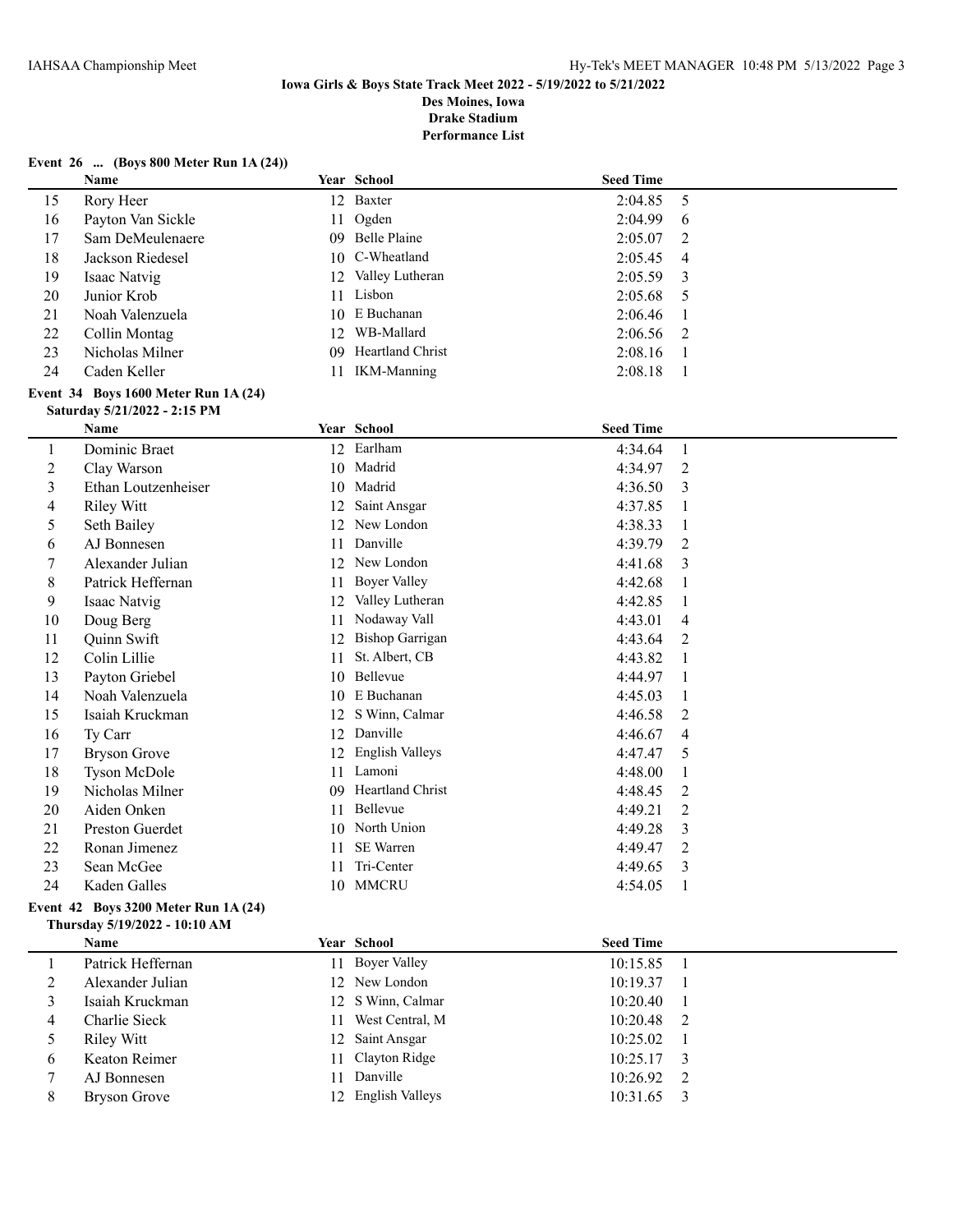**Performance List**

### **Event 42 ... (Boys 3200 Meter Run 1A (24))**

|    | Name                |    | Year School        | <b>Seed Time</b> |                |
|----|---------------------|----|--------------------|------------------|----------------|
| 9  | Ryan Kelly          | 11 | Newman Catholic    | 10:31.88         | 2              |
| 10 | Colin Lillie        | 11 | St. Albert, CB     | 10:32.53         |                |
| 11 | Kaden Galles        |    | 10 MMCRU           | 10:33.07         |                |
| 12 | Dominic Braet       | 12 | Earlham            | 10:36.42         |                |
| 13 | Gavin Grunhovd      |    | 09 North Iowa      | 10:37.23         | 3              |
| 14 | Doug Berg           | 11 | Nodaway Vall       | 10:38.61         | $\mathcal{L}$  |
| 15 | Caden Keller        | 11 | <b>IKM-Manning</b> | 10:43.75         | $\overline{2}$ |
| 16 | Isaac Natvig        | 12 | Valley Lutheran    | 10:44.23         |                |
| 17 | Brayden Dirks       | 12 | MMCRU              | 10:48.48         | 2              |
| 18 | Ronan Jimenez       | 11 | <b>SE</b> Warren   | 10:49.01         |                |
| 19 | Owen Almelien       | 11 | North Butler       | 10:55.42         | $\overline{4}$ |
| 20 | Jeffrey Pfaltzgraff |    | 12 AGWSR           | 10:57.77         | $\overline{2}$ |
| 21 | Payton Griebel      |    | 10 Bellevue        | 11:01.49         |                |
| 22 | Gage Heyne          | 09 | English Valleys    | 11:03.20         | $\overline{4}$ |
| 23 | Ethan Haus          | 11 | Collins-Maxwell    | 11:03.51         | 3              |
| 24 | Marcus Blount       |    | Prince of Peace    | 11:04.89         | 2              |

### **Event 52 Boys 110 Meter Hurdles 1A (24) Prelims**

#### **Friday 5/20/2022 - 9:40 AM**

|         | Name                                                          |    | Year School         | <b>Seed Time</b> |                |
|---------|---------------------------------------------------------------|----|---------------------|------------------|----------------|
| $\perp$ | Kole Becker                                                   |    | 12 Lisbon           | 14.34            | 1              |
| 2       | Alex Pitts                                                    |    | 12 Bellevue         | 14.76            | 2              |
| 3       | Johnathan Weaver                                              | 12 | Lenox               | 15.09            | 1              |
| 4       | <b>Brady Leonard</b>                                          | 12 | Madrid              | 15.24            | $\overline{1}$ |
| 5       | Cooper Kock                                                   | 12 | Ar-We-Va            | 15.36            | 1              |
| 6       | Gunner Meyer                                                  | 12 | Wapsie Val, F       | 15.45            | $\overline{1}$ |
| 7       | <b>Ben DeMeulenaere</b>                                       | 12 | Belle Plaine        | 15.46            | 1              |
| 8       | Gavin Smith                                                   | 12 | Audubon             | 15.54            | $\overline{2}$ |
| 9       | Gavin Owensby                                                 | 12 | Madrid              | 15.56            | 2              |
| 10      | Beau York                                                     | 12 | HLV, Victor         | 15.60            | 1              |
| 11      | Simeon Reichenbach                                            | 11 | <b>WACO</b>         | 15.62            | 2              |
| 12      | <b>Riley Carrier</b>                                          | 11 | Bellevue            | 15.70            | 3              |
| 13      | Josiah Kliment                                                | 12 | Nwood-Kensett       | 15.80            | 1              |
| 14      | Kolben Miller                                                 | 12 | North Butler        | 15.83            | $\overline{2}$ |
| 15      | <b>Triston Miller</b>                                         | 11 | Columbus, CJ        | 15.89            | 4              |
| 16      | Gabe Funk                                                     | 09 | Lenox               | 15.93            | $\overline{2}$ |
| 17      | Nathan Hawker                                                 | 12 | North Butler        | 16.00            | 3              |
| 18      | Eli Ehlen                                                     | 12 | <b>Belle Plaine</b> | 16.01            | $\overline{2}$ |
| 19      | Jack Follmann                                                 | 10 | CAM, Anita          | 16.01            | 3              |
| 20      | Sam Foreman                                                   | 11 | CAM, Anita          | 16.02            | $\overline{4}$ |
| 21      | Ben Morningstar                                               | 11 | Lisbon              | 16.04            | 5              |
| 22      | Mitchell Smith                                                | 10 | West Hancock        | 16.07            | 4              |
| 23      | Colin Pick                                                    | 12 | <b>MMCRU</b>        | 16.37            | 1              |
| 24      | Owen Suntken                                                  | 11 | Melcher-Dallas      | 16.91            | 1              |
|         | $E$ <sub>van</sub> t 61 $Q$ avs 400 $M$ otav Hundlas 1.4 (24) |    |                     |                  |                |

#### **Event 61 Boys 400 Meter Hurdles 1A (24) Friday 5/20/2022 - 11:20 AM**

| __<br>Name  | Year School  | <b>Seed Time</b> |  |
|-------------|--------------|------------------|--|
| Kole Becker | Lisbon<br>12 | 54.07            |  |
| Alex Pitts  | 12 Bellevue  | 54.77<br>∼       |  |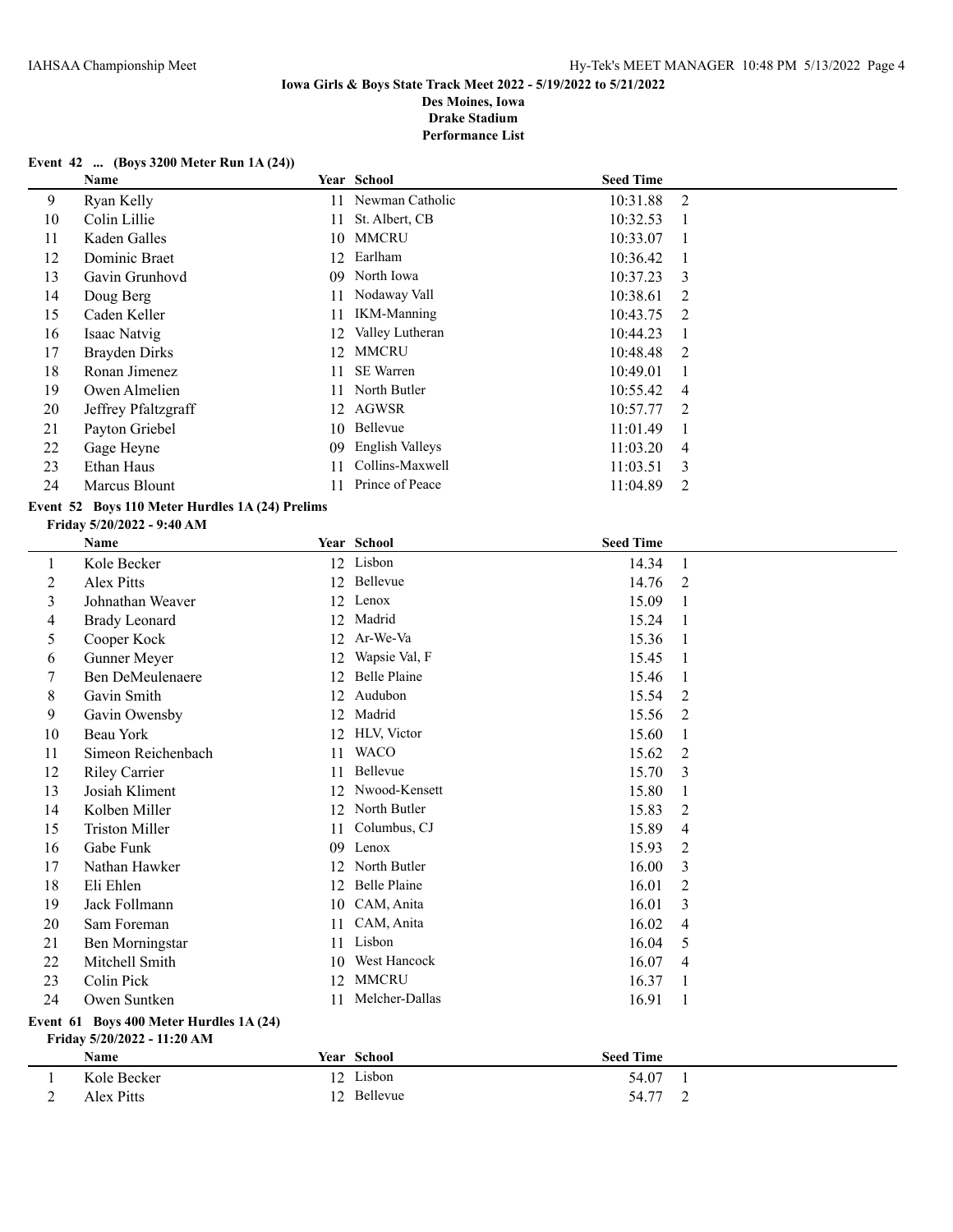#### **Event 61 ... (Boys 400 Meter Hurdles 1A (24))**

|    | Name                 |    | Year School           | <b>Seed Time</b> |   |
|----|----------------------|----|-----------------------|------------------|---|
| 3  | Jaxon Sander         | 12 | North Cedar           | 55.15            | 3 |
| 4  | Kenny Cutler         | 12 | Colo-Nesco            | 55.45            |   |
| 5  | Beau York            | 12 | HLV, Victor           | 55.69            |   |
| 6  | Gavin Smith          | 12 | Audubon               | 55.83            |   |
| 7  | Gabriel Hemsworth    | 10 | Winfield-Mt. U        | 56.15            | 2 |
| 8  | Ryce Reynolds        | 10 | Mount Ayr             | 56.17            |   |
| 9  | Jack Follmann        | 10 | CAM, Anita            | 56.40            | 2 |
| 10 | Gavin Owensby        | 12 | Madrid                | 56.45            | 2 |
| 11 | Josiah Kliment       | 12 | Nwood-Kensett         | 56.72            |   |
| 12 | Dustin Hoksbergen    | 10 | <b>Trinity Christ</b> | 56.87            |   |
| 13 | James Gruver         | 11 | Lynnville-Sully       | 56.93            | 2 |
| 14 | Brody Ward           | 12 | Iowa Valley, M        | 56.95            | 4 |
| 15 | <b>Riley Carrier</b> | 11 | Bellevue              | 56.98            | 5 |
| 16 | Jaedon Wolver        | 10 | Pekin                 | 57.39            | 3 |
| 17 | Ethan Hamilton       | 12 | <b>Belle Plaine</b>   | 57.41            |   |
| 18 | Walker Rife          | 11 | W Harrison            | 57.67            | 3 |
| 19 | Joe Dewald           | 09 | Westwood, Sloan       | 57.70            | 2 |
| 20 | Arturo Reyes         | 12 | South O'Brien         | 57.71            | 3 |
| 21 | Gabe Funk            | 09 | Lenox                 | 57.97            |   |
| 22 | Thomas Block         |    | Nwood-Kensett         | 58.02            | 2 |
| 23 | Cale Maas            | 11 | CAM, Anita            | 58.05            | 4 |
| 24 | Dawson Schmit        | 11 | Wapsie Val, F         | 58.37            |   |

#### **Event 71 Boys 4x100 Meter Relay 1A (24) Prelims**

#### **Friday 5/20/2022 - 1:00 PM**

|   | Team                  | Relay                 |                         | <b>Seed Time</b>                  |  |
|---|-----------------------|-----------------------|-------------------------|-----------------------------------|--|
|   | New London            |                       |                         | 43.56                             |  |
|   | 1) Boden Pickle 11    | 2) Joel Lacy 12       | 3) Reean Seberg 11      | 4) Josh Catala 12                 |  |
|   | 5) Camden Kasel 12    | 6) Jordan Sharp 12    |                         |                                   |  |
| 2 | Lisbon                |                       |                         | 43.70<br>-1                       |  |
|   | 1) Will Bennett 12    | 2) Kaeden Harrer 12   | 3) Jamien Moore 12      | 4) Baylor Speidel 10              |  |
|   | 5) Tiernan Boots 09   | 6) Kaden Caspers 11   |                         |                                   |  |
| 3 | Lawton-Bronson        |                       |                         | 43.70<br>-1                       |  |
|   | 1) Leighton Olesen 11 | 2) Theo Moseman 11    | 3) Caleb Garnand 10     | 4) Louden Grimsley 09             |  |
|   | 5) Aziah Ashley 12    | 6) Domenik Smith 09   |                         |                                   |  |
| 4 | Wapello               |                       |                         | 43.87 2                           |  |
|   | 1) Tyler Palmer 11    | 2) Tade Parsons 12    | 3) Maddox Griffin 12    | 4) Jake Gustison 11               |  |
|   | 5) Macuen West 12     | 6) Dylan Woodruff 10  |                         |                                   |  |
| 5 | Tripoli               |                       |                         | 43.95<br>$\overline{\phantom{0}}$ |  |
|   | 1) Liam Carlson 12    | 2) Jase Hereid 12     | 3) Rowan Carlson 11     | 4) Austin Bremner 12              |  |
|   | 5) Taebien Wright 11  | 6) James Davis 12     |                         |                                   |  |
| 6 | HM-Sanborn            |                       |                         | 44.33<br>2                        |  |
|   | 1) Ryan Borden 11     | 2) Ethan Diehm 11     | 3) Kooper Ebel 11       | 4) Connor Dodd 12                 |  |
|   | 5) Tyson Tessum 11    | 6) Bradley Zamudio 11 |                         |                                   |  |
| 7 | Wapsie Val, F         |                       |                         | 2<br>44.44                        |  |
|   | 1) Ryan Schares 12    | 2) Hunter Kane 11     | 3) Traeton Sauerbrei 10 | 4) Holten Robinson 12             |  |
|   | 5) Braden Knight 11   | 6) Garrett Miller 09  |                         |                                   |  |
| 8 | Madrid                |                       |                         | 44.47<br>1                        |  |
|   | 1) Matt Fuller 12     | 2) Brady Leonard 12   | 3) Caedan Evans 12      | 4) Tyler Fuller 10                |  |
|   | 5) Jake Leonard 10    | 6) Gavin Owensby 12   |                         |                                   |  |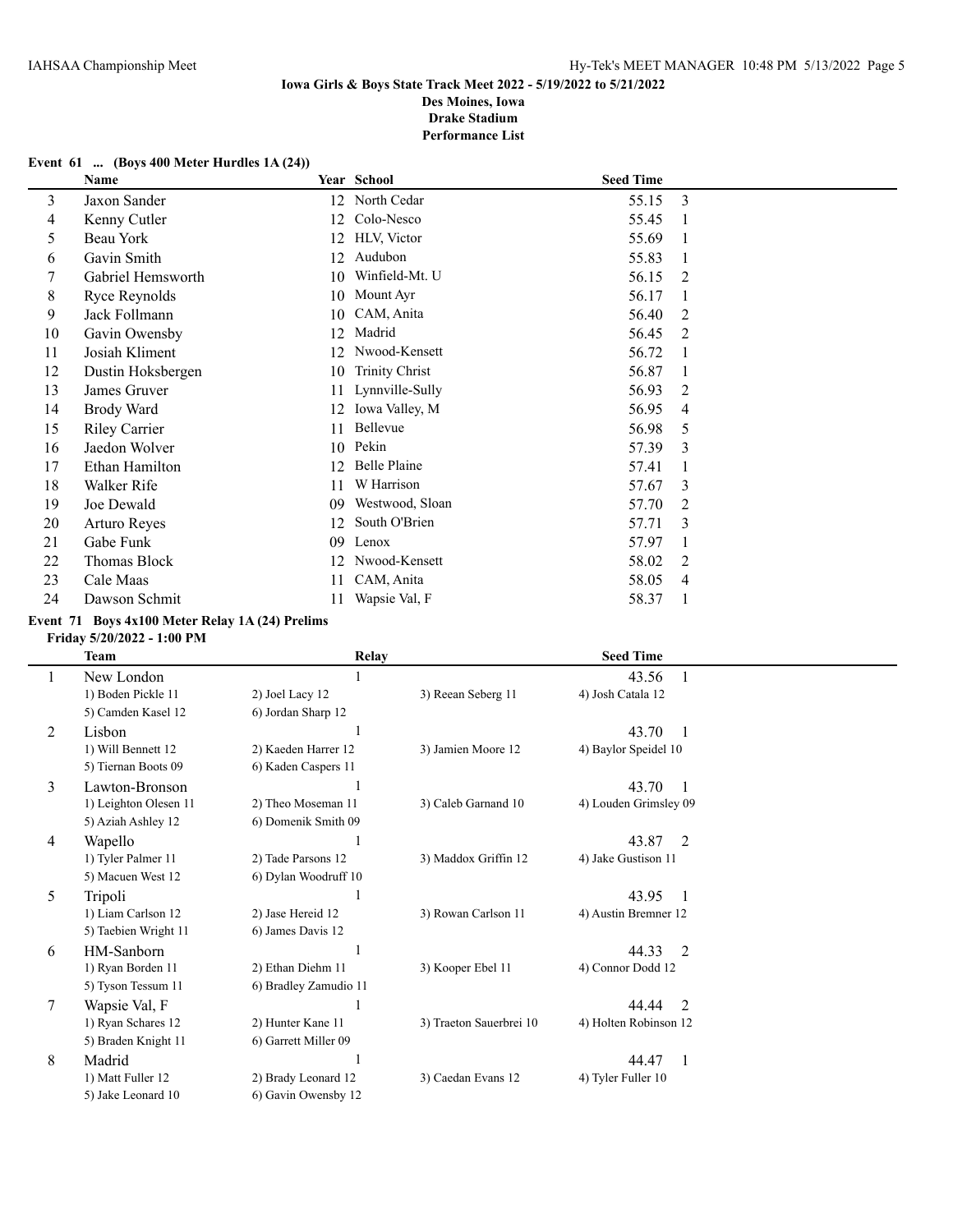## **Event 71 ... (Boys 4x100 Meter Relay 1A (24) Prelims)**

|    | <b>Team</b>                                   | Relay                                        |                           | <b>Seed Time</b>                             |
|----|-----------------------------------------------|----------------------------------------------|---------------------------|----------------------------------------------|
| 9  | Midland, Wyoming                              | $\mathbf{1}$                                 |                           | $\overline{2}$<br>44.52                      |
|    | 1) Sawyer House 10                            | 2) Cayden Miller 12                          | 3) Brayden Grau 11        | 4) Jonny Thomsen 12                          |
|    | 5) Seth Bixler 10                             | 6) Jared Crock 11                            |                           |                                              |
| 10 | Lynnville-Sully                               | $\mathbf{1}$                                 |                           | 44.70<br>1                                   |
|    | 1) Kyle Squires 11                            | 2) Ryan Annee 12                             | 3) Josh Hardenbrook 12    | 4) Corder Noun Harder 10                     |
|    | 5) Bryce Richards 11                          | 6) Aidan Stock 09                            |                           |                                              |
| 11 | North Linn                                    | $\mathbf{1}$                                 |                           | 44.77<br>3                                   |
|    | 1) Austin Hilmer 12                           | 2) Lance Miller 12                           | 3) Ben Wheatley 11        | 4) Brady Klendworth 12                       |
|    | 5) Landon Miller 11                           | 6) Mason Bechen 09                           |                           |                                              |
| 12 | Iowa Valley, M                                | 1                                            |                           | 44.79<br>3                                   |
|    | 1) Clayton Kinzenbaw 11                       | 2) Pierce Kienitz 11                         | 3) Evan Kearney 11        | 4) Peyton Loffer 12                          |
|    | 5) Karter Thiessen 10                         | 6) Caden Knapp 11                            |                           |                                              |
| 13 | CR-Bayard                                     | $\mathbf{1}$                                 |                           | 44.85<br>$\mathbf{1}$                        |
|    | 1) Easton Hays 12                             | 2) Raiden Doty 11                            | 3) Omarion Floyd 10       | 4) Gabe Obert 12                             |
|    | 5) Lance Clayburg 11                          | 6) Tanner Oswald 12                          |                           |                                              |
|    | Ogden                                         | 1                                            |                           | 44.90<br>2                                   |
| 14 | 1) Cael Pearson 11                            | 2) Quintin Hoskins 10                        | 3) Jack Christensen 11    | 4) Dylan Perdue 11                           |
|    | 5) Aidan Bradke 12                            | 6) Caleb Wisecup 10                          |                           |                                              |
|    |                                               | $\mathbf{1}$                                 |                           | 44.91                                        |
| 15 | Edgewd-Colesburg<br>1) Colin Harris 11        | 2) Chase Kirby 11                            | 3) Ike Jones 12           | 4<br>4) Ian Miller 11                        |
|    | 5) Dawson Bergan 11                           | 6) Bennett Steger 10                         |                           |                                              |
|    |                                               |                                              |                           |                                              |
| 16 | George-Little Rk                              | $\mathbf{1}$                                 | 3) Brandon Van Briesen 11 | 44.94<br>3<br>4) Isaiah Johnson 10           |
|    | 1) Lane Kruger 10<br>5) Jack Krull 09         | 2) Taylor Putnam 12<br>6) Dominick Putnam 09 |                           |                                              |
|    |                                               |                                              |                           |                                              |
| 17 | Columbus, CJ<br>1) Jeff Hoback 11             | $\mathbf{1}$                                 | 3) Jon Miranda 09         | 45.03<br>4<br>4) Kaden Amigon 10             |
|    | 5) Isaac Acosta 12                            | 2) Triston Miller 11<br>6) Juan Chairez 09   |                           |                                              |
|    |                                               | $\mathbf{1}$                                 |                           |                                              |
| 18 | <b>Belle Plaine</b><br>1) Ben DeMeulenaere 12 |                                              | 3) Ethan Hamilton 12      | 45.11<br>1<br>4) Brooks DeMeulenaere 11      |
|    | 5) Mason Eggleston 09                         | 2) Connor Timm 11<br>6) Rhett Parrott 10     |                           |                                              |
|    |                                               | $\mathbf{1}$                                 |                           |                                              |
| 19 | Newell-Fonda<br>1) Trenton Struss 10          | 2) Trey Jungers 12                           | 3) Ryan Greenfield 11     | 45.28<br>$\overline{2}$<br>4) Wyatt Kreft 11 |
|    | 5) Mason Dicks 11                             | 6) Max Carlson 09                            |                           |                                              |
|    |                                               | 1                                            |                           |                                              |
| 20 | Winfield-Mt. U<br>1) Cole Milks 10            | 2) Cam Buffington 10                         | 3) Caleb Giese 11         | 45.29<br>3<br>4) Brenden Simmons 10          |
|    | 5) Eli Miller 10                              | 6) Noah Sparrow 12                           |                           |                                              |
|    |                                               | 1                                            |                           |                                              |
| 21 | Gehlen Cath, L<br>1) Dylan Lehmann 12         | 2) Chance Kallsen 10                         | 3) Mitchell Augustine 12  | 45.37<br>4<br>4) Aiden Spangler 11           |
|    | 5) Ryan Livermore 12                          | 6) Connor Kraft 11                           |                           |                                              |
| 22 | S Winn, Calmar                                | $\mathbf{1}$                                 |                           | 45.39<br>5                                   |
|    | 1) Keagen Streeter 11                         | 2) Evan Bushman 12                           | 3) Sam Conway 12          | 4) Nick Holien 12                            |
|    | 5) Nolan Sabelka 09                           | 6) Lukas Weiss 09                            |                           |                                              |
|    | St. Albert, CB                                | $\mathbf 1$                                  |                           | 45.73                                        |
| 23 | 1) John Helton 11                             | 2) Tony Busch 10                             | 3) Keaton Barnes 12       | $\mathbf{1}$<br>4) Brendan Monahan 11        |
|    | 5) David Helton 11                            | 6) Brandon McCall 10                         |                           |                                              |
|    | West Hancock                                  |                                              |                           | 45.81                                        |
| 24 | 1) Jaxen Peterson 10                          | $\mathbf{1}$<br>2) Evan Ford 10              | 3) Kellen Smith 10        | $\mathbf{1}$<br>4) David Smith 10            |
|    | 5) Brandon Nieto Mendez 10                    | 6) Pablo Calles 11                           |                           |                                              |
|    |                                               |                                              |                           |                                              |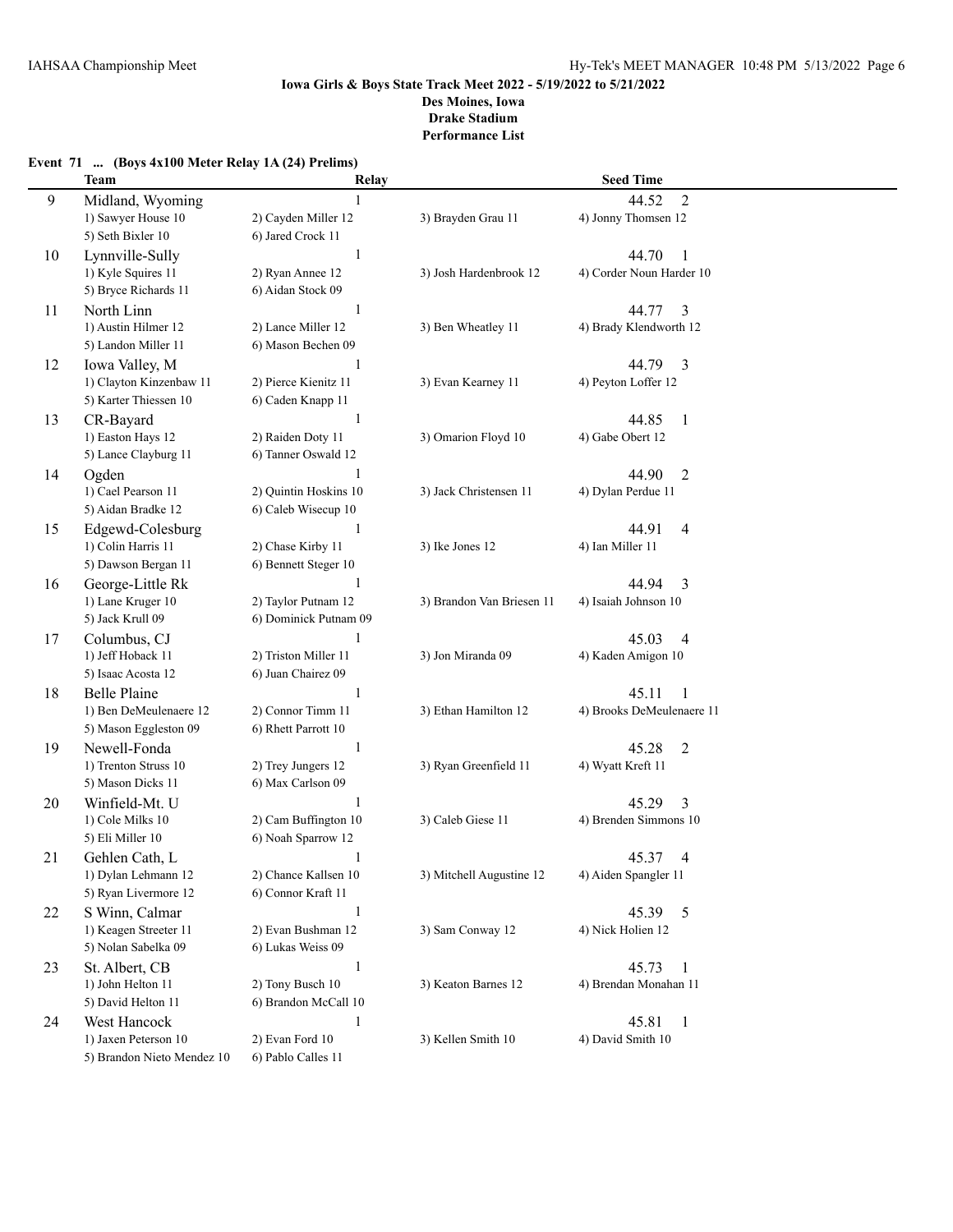#### **Event 79 Boys 4x200 Meter Relay 1A (24) Friday 5/20/2022 - 10:20 AM**

|    | <b>Team</b>              | Relay                    |                          | <b>Seed Time</b>           |  |
|----|--------------------------|--------------------------|--------------------------|----------------------------|--|
| 1  | Lisbon                   |                          |                          | 1:31.30<br>1               |  |
|    | 1) Will Bennett 12       | 2) Kaeden Harrer 12      | 3) Jamien Moore 12       | 4) Baylor Speidel 10       |  |
|    | 5) Tiernan Boots 09      | 6) Kaden Caspers 11      |                          |                            |  |
| 2  | Lawton-Bronson           |                          |                          | 1:32.09<br>1               |  |
|    | 1) Leighton Olesen 11    | 2) Caleb Garnand 10      | 3) Aziah Ashley 12       | 4) Louden Grimsley 09      |  |
|    | 5) Theo Moseman 11       | 6) Gage Semple 09        |                          |                            |  |
| 3  | Edgewd-Colesburg         | $\mathbf{1}$             |                          | 1:32.35<br>$\mathbf{1}$    |  |
|    | 1) Colin Harris 11       | 2) Mason Ashline 12      | 3) Ike Jones 12          | 4) Ian Miller 11           |  |
|    | 5) Dawson Bergan 11      | 6) Caden Cole 10         |                          |                            |  |
| 4  | <b>Belle Plaine</b>      | $\mathbf{1}$             |                          | 1:32.69<br>$\mathbf{1}$    |  |
|    | 1) Ben DeMeulenaere 12   | 2) Connor Timm 11        | 3) Ethan Hamilton 12     | 4) Brooks DeMeulenaere 11  |  |
|    | 5) Mason Eggleston 09    | 6) Sheldon Coover 12     |                          |                            |  |
| 5  | Newell-Fonda             | 1                        |                          | 1:33.39<br>$\overline{1}$  |  |
|    | 1) Mason Dicks 11        | 2) Ryan Greenfield 11    | 3) Carter Sievers 11     | 4) Trey Jungers 12         |  |
|    | 5) Wyatt Kreft 11        | 6) Jaron Vanderhoff 12   |                          |                            |  |
| 6  | CR-Bayard                | 1                        |                          | $\overline{2}$<br>1:33.43  |  |
|    | 1) Easton Hays 12        | 2) Gabe Obert 12         | 3) Raiden Doty 11        | 4) Omarion Floyd 10        |  |
|    | 5) Lance Clayburg 11     | 6) Tanner Oswald 12      |                          |                            |  |
| 7  | Gehlen Cath, L           | $\mathbf{1}$             |                          | 1:33.44<br>$\overline{2}$  |  |
|    | 1) Dylan Lehmann 12      | 2) Aiden Spangler 11     | 3) Mitchell Augustine 12 | 4) Keaten Bonderson 11     |  |
|    | 5) Ryan Livermore 12     | 6) Connor Kraft 11       |                          |                            |  |
| 8  | Lynnville-Sully          | $\mathbf{1}$             |                          | 1:33.50<br>-1              |  |
|    | 1) Corder Noun Harder 10 | 2) Ryan Annee 12         | 3) Josh Hardenbrook 12   | 4) Conner Maston 11        |  |
|    | 5) Kyle Squires 11       | 6) Bryce Richards 11     |                          |                            |  |
| 9  | Tripoli                  | 1                        |                          | 1:33.57<br>$\overline{2}$  |  |
|    | 1) Austin Bremner 12     | 2) Jase Hereid 12        | 3) Rowan Carlson 11      | 4) Liam Carlson 12         |  |
|    | 5) Javontae Simpson 11   | 6) Giles Cowell 11       |                          |                            |  |
| 10 | Wapsie Val, F            | 1                        |                          | 1:33.68<br>3               |  |
|    | 1) Ryan Schares 12       | 2) Hunter Kane 11        | 3) Traeton Sauerbrei 10  | 4) Holten Robinson 12      |  |
|    | 5) Braden Knight 11      | 6) Aidan Shannon 10      |                          |                            |  |
| 11 | Wapello                  | $\mathbf{1}$             |                          | 1:33.79<br>$\mathbf{1}$    |  |
|    | 1) Jake Gustison 11      | 2) Maddox Griffin 12     | 3) Tyler Palmer 11       | 4) Tade Parsons 12         |  |
|    | 5) Macuen West 12        | 6) Dylan Woodruff 10     |                          |                            |  |
| 12 | Iowa Valley, M           | $\mathbf{1}$             |                          | 1:33.99<br>$\overline{2}$  |  |
|    | 1) Clayton Kinzenbaw 11  | 2) Brody Ward 12         | 3) Peyton Loffer 12      | 4) Evan Kearney 11         |  |
|    | 5) Pierce Kienitz 11     | 6) Caden Knapp 11        |                          |                            |  |
| 13 | Saint Ansgar             | $\mathbf{1}$             |                          | 1:34.16<br>-1              |  |
|    | 1) Joey Beyer 12         | 2) Lorne Isler 12        | 3) Dylan Brumm 09        | 4) Bradley Hackenmiller 12 |  |
|    | 5) Matthew Hall 12       | 6) McCabe Hendrickson 12 |                          |                            |  |
| 14 | North Linn               | $\mathbf{1}$             |                          | 1:34.18<br>$\overline{4}$  |  |
|    | 1) Austin Hilmer 12      | 2) Ben Wheatley 11       | 3) Brady Klendworth 12   | 4) Lance Miller 12         |  |
|    | 5) Mason Bechen 09       | 6) Jake Van Etten 10     |                          |                            |  |
| 15 | Danville                 | $\mathbf{1}$             |                          | 1:34.30<br>2               |  |
|    | 1) Ethan Unzicker 12     | 2) Ayden Doyle 10        | 3) Cadence Williams 12   | 4) Ty Carr 12              |  |
|    | 5) Gage Stucker 09       | 6) Drake Nicholson 11    |                          |                            |  |
| 16 | New London               | $\mathbf{1}$             |                          | 1:34.34<br>$\overline{3}$  |  |
|    | 1) Boden Pickle 11       | 2) Joel Lacy 12          | 3) Camden Kasel 12       | 4) Jordan Sharp 12         |  |
|    | 5) Josh Catala 12        | 6) Reean Seberg 11       |                          |                            |  |
| 17 | Highland                 | $\mathbf{1}$             |                          | 1:34.40<br>3               |  |
|    | 1) Logan Bonebrake 11    | 2) Brenton Bonebrake 12  | 3) Tyler Thompson 11     | 4) Connor Grinstead 12     |  |
|    | 5) Jacob Hill 12         | 6) Carson Netser 12      |                          |                            |  |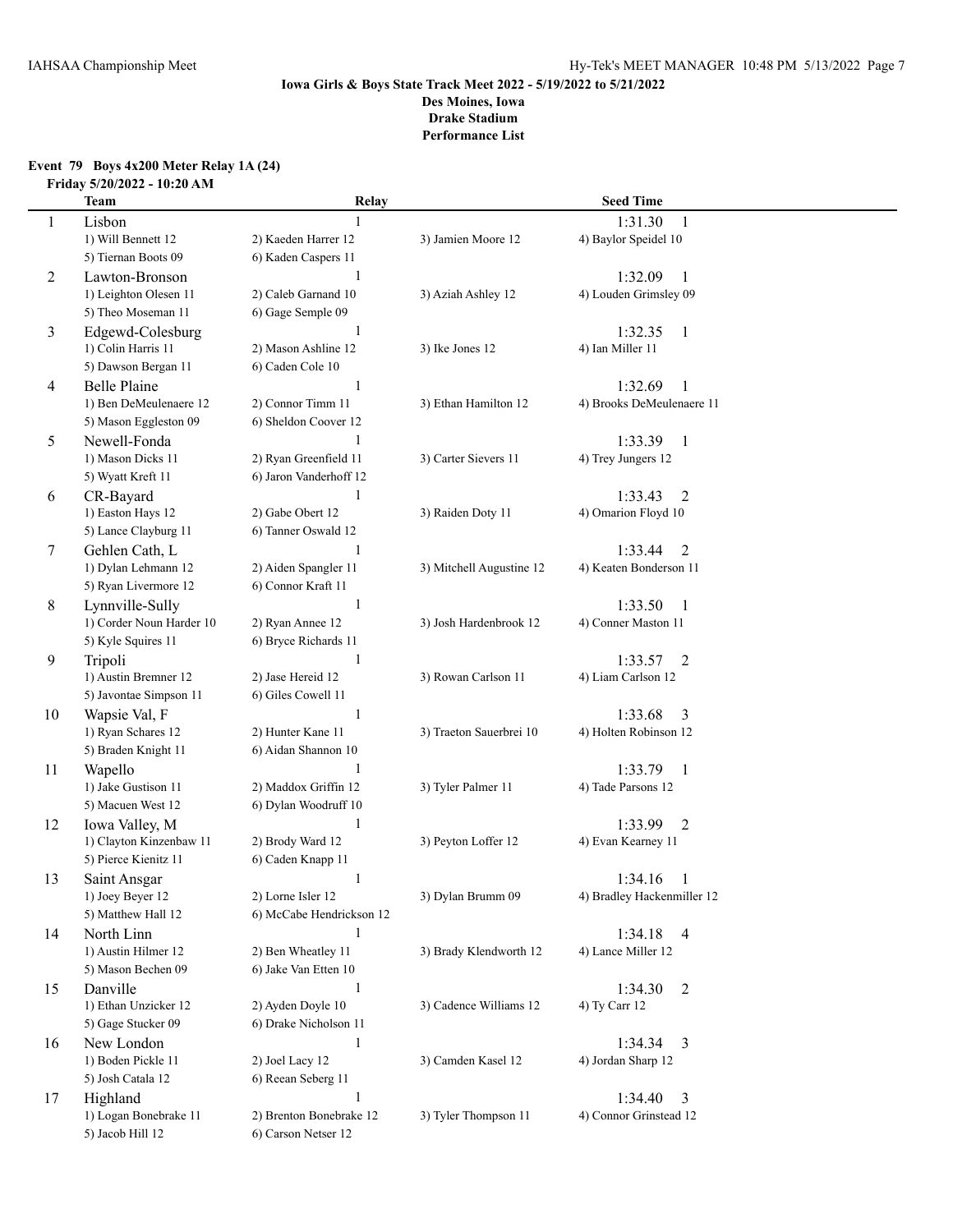|    | <b>Team</b>            | Relay                   |                      | <b>Seed Time</b>          |
|----|------------------------|-------------------------|----------------------|---------------------------|
| 18 | Midland, Wyoming       |                         |                      | 1:34.51<br>$\overline{4}$ |
|    | 1) Sawyer House 10     | 2) Cayden Miller 12     | 3) Brayden Grau 11   | 4) Jonny Thomsen 12       |
|    | 5) Zain Sauer 11       | 6) Caden Ballou 11      |                      |                           |
| 19 | St. Edmond, FD         |                         |                      | 1:34.58<br>$\blacksquare$ |
|    | 1) Cayne Reed 12       | 2) Jonathan Xiao 09     | 3) Zach Smith 12     | 4) Braydon Smith 11       |
|    | 5) John Nemmers 11     | 6) Johnny Dickerson 11  |                      |                           |
| 20 | Clarksville            |                         |                      | 1:34.68<br>2              |
|    | 1) Connor Tesone 11    | 2) Isaac Backer 12      | 3) MaKade Bloker 10  | 4) Eli Schmidt 10         |
|    | 5) Ethan Myers 11      | 6) Levi Kampman 11      |                      |                           |
| 21 | <b>MMCRU</b>           |                         |                      | 1:35.06<br>-3             |
|    | 1) Xander Tentinger 09 | 2) Kaden Neddermeyer 11 | 3) Eban Hicks 12     | 4) Gunnar Johnson 11      |
|    | 5) Andrew Barinsky 11  | 6) Lucas Braun 09       |                      |                           |
| 22 | Madrid                 |                         |                      | 1:35.25<br>$\mathcal{L}$  |
|    | 1) Nick Bueb 10        | 2) Caedan Evans 12      | 3) Jacob Kockler 11  | 4) Tyler Fuller 10        |
|    | 5) Jake Leonard 10     | 6) Landon Fox 10        |                      |                           |
| 23 | Lake Mills             |                         |                      | 1:35.28<br>$\overline{2}$ |
|    | 1) Derek Eastvold 12   | 2) Kadin Abele 12       | 3) Logan Bacon 10    | 4) Seth Hermanson 12      |
|    | 5) Brady Hanson 11     | 6) Holden Maher 11      |                      |                           |
| 24 | Riverside, Oak         |                         |                      | 1:35.72<br>$\blacksquare$ |
|    | 1) Liam Fagan 12       | 2) JJ Wilson 11         | 3) Grady Jeppesen 10 | 4) Ayden Salais 11        |
|    | 5) Mikey Casson 12     | 6) Mason McCready 10    |                      |                           |

#### **Event 79 ... (Boys 4x200 Meter Relay 1A (24))**

### **Event 87 Boys 4x400 Meter Relay 1A (24) Prelims**

**Friday 5/20/2022 - 2:10 PM**

|                | <b>Team</b>               | Relay                     |                           | <b>Seed Time</b>          |  |
|----------------|---------------------------|---------------------------|---------------------------|---------------------------|--|
|                | Earlham                   |                           |                           | 3:27.53                   |  |
|                | 1) Malakai Hale 11        | 2) Caleb Smith 09         | 3) Darrell Matchem 12     | 4) Jayden Dickson 12      |  |
|                | 5) Dominic Braet 12       | 6) Walker Hale 10         |                           |                           |  |
| $\overline{2}$ | Mount Ayr                 |                           |                           | 3:28.72<br>$\overline{1}$ |  |
|                | 1) Jaydon Knight 11       | 2) Austin Cole 12         | 3) Adler Shay 12          | 4) Ryce Reynolds 10       |  |
|                | 5) Will Newton 12         | 6) Evan Murphy 12         |                           |                           |  |
| 3              | Lawton-Bronson            |                           |                           | 3:28.89<br>$\overline{1}$ |  |
|                | 1) Aziah Ashley 12        | 2) Domenik Smith 09       | 3) Louden Grimsley 09     | 4) Theo Moseman 11        |  |
|                | 5) Kurtus Palsma 11       | 6) Chayton Rowe 12        |                           |                           |  |
| 4              | Maquoketa Valley          |                           |                           | 3:29.19                   |  |
|                | 1) Cy Huber 12            | 2) Lance McShane 10       | 3) Nolan Ries 12          | 4) Michael Schaul 12      |  |
|                | 5) Domarius strickland 12 | 6) TJ Cook 09             |                           |                           |  |
| 5              | Lynnville-Sully           |                           |                           | 3:29.91<br>2              |  |
|                | 1) Josh Hardenbrook 12    | 2) Corder Noun Harder 10  | 3) James Gruver 11        | 4) Conner Maston 11       |  |
|                | 5) Bryce Richards 11      | 6) Hendrick Lowry 09      |                           |                           |  |
| 6              | New London                |                           |                           | 3:31.91<br>$\mathbf{1}$   |  |
|                | 1) Reean Seberg 11        | 2) Kade Benjamin 11       | 3) Alexander Julian 12    | 4) Rylan Martin 11        |  |
|                | 5) Tiane Cam 11           | 6) Jordan Sharp 12        |                           |                           |  |
| 7              | George-Little Rk          |                           |                           | 3:31.95<br>2              |  |
|                | 1) Isaiah Johnson 10      | 2) Noah Terhark 10        | 3) Brandon Van Briesen 11 | 4) Taylor Putnam 12       |  |
|                | 5) Sam Gruis 11           | 6) Lane Kruger 10         |                           |                           |  |
| 8              | North Linn                |                           |                           | $\mathcal{L}$<br>3:32.00  |  |
|                | 1) Josh Bean 12           | 2) Tate Haughenbury 11    | 3) Mason Bechen 09        | 4) Cade Haughenbury 12    |  |
|                | 5) Jake Van Etten 10      | 6) Ben Wheatley 11        |                           |                           |  |
| 9              | Turkey Val, JJ            |                           |                           | 3<br>3:32.07              |  |
|                | 1) Chase Hayek 11         | 2) Ryan Franzen 11        | 3) Noah Hanson 11         | 4) Dylan Reicks 12        |  |
|                | 5) Burke Busta 10         | 6) Calvin Bodensteiner 11 |                           |                           |  |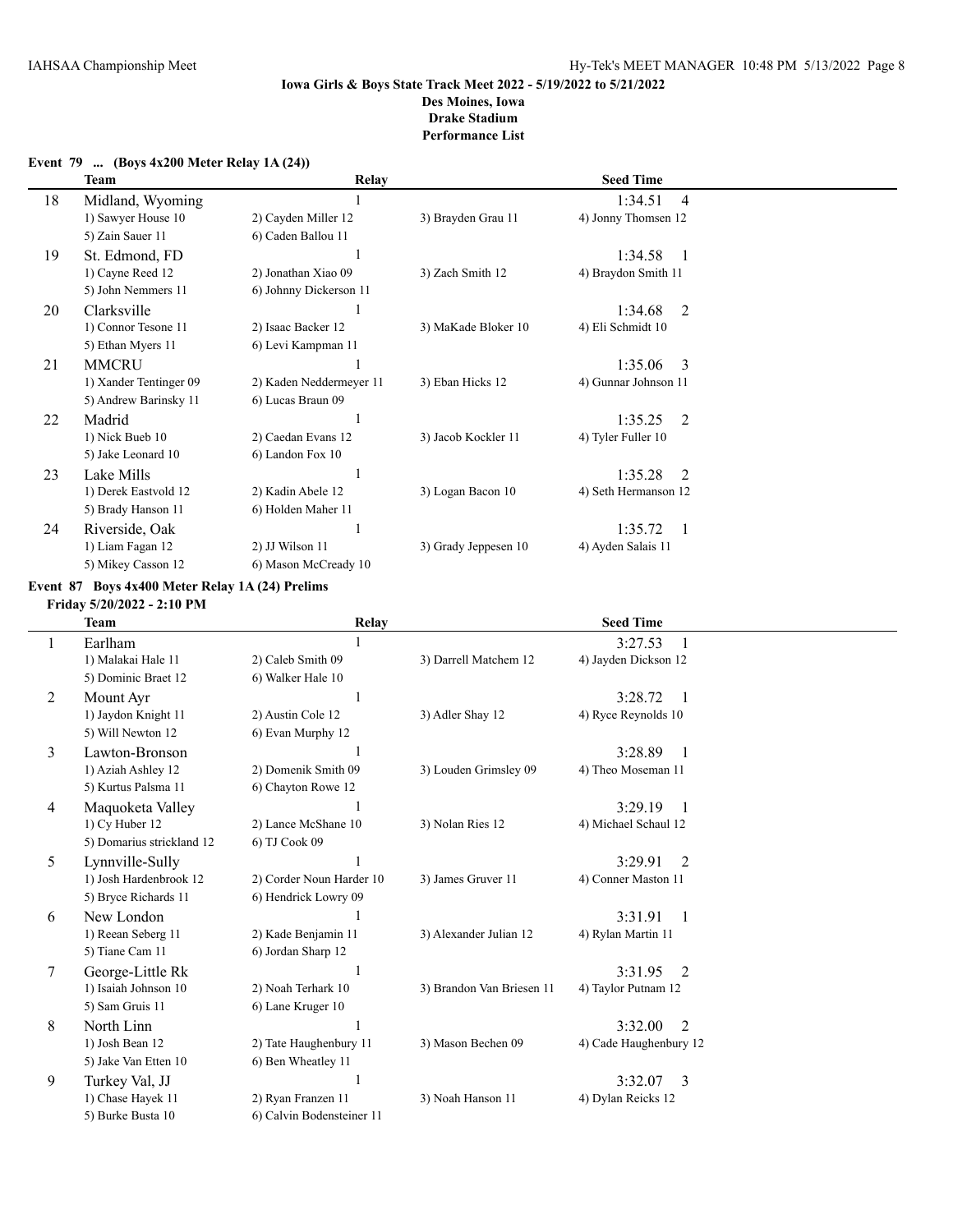## **Event 87 ... (Boys 4x400 Meter Relay 1A (24) Prelims)**

|    | <b>Team</b>                                 | Relay                                    |                        | <b>Seed Time</b>                 |  |
|----|---------------------------------------------|------------------------------------------|------------------------|----------------------------------|--|
| 10 | Bellevue                                    |                                          |                        | 3:32.58<br>1                     |  |
|    | 1) Riley Carrier 11                         | 2) Kaden Guenther 10                     | 3) Nolan Dunne 09      | 4) Alex Pitts 12                 |  |
|    | 5) Casey Tath 10                            | 6) Gabe Manders 09                       |                        |                                  |  |
| 11 | Newell-Fonda                                | $\mathbf{1}$                             |                        | 3:33.20<br>-1                    |  |
|    | 1) Mason Dicks 11                           | 2) Carter Sievers 11                     | 3) Jaron Vanderhoff 12 | 4) Trey Jungers 12               |  |
|    | 5) Max Carlson 09                           | 6) Trenton Struss 10                     |                        |                                  |  |
| 12 | Alburnett                                   | 1                                        |                        | 3:33.31<br>2                     |  |
|    | 1) Mason Neighbor 11                        | 2) Grayson Carolan 11                    | 3) Andrew Ossman 12    | 4) Gavin Soukup 12               |  |
|    | 5) Zach Carolan 10                          | 6) Lucas Ahrendsen 12                    |                        |                                  |  |
| 13 | Riverside, Oak                              | 1                                        |                        | 3:33.55<br>$\mathbf{1}$          |  |
|    | 1) JJ Wilson 11                             | 2) Mikey Casson 12                       | 3) Grady Jeppesen 10   | 4) Liam Fagan 12                 |  |
|    | 5) Ayden Salais 11                          | 6) Hayden Hensley 11                     |                        |                                  |  |
| 14 | Nashua-Plainfld                             |                                          |                        | 3:34.18<br>1                     |  |
|    | 1) Sam Fundermann 12                        | 2) Bo Harrington 11                      | 3) McKade Munn 12      | 4) Drew Wilken 12                |  |
|    | 5) Joel Winters 11                          | 6) Aiden Gelner 09                       |                        |                                  |  |
| 15 | <b>BCLUW</b>                                | 1                                        |                        | 3:34.21<br>2                     |  |
|    | 1) Cael Keller 10                           | 2) Lane Hartwig 11                       | 3) Henry Kaisand 12    | 4) Connor Lynch 11               |  |
|    | 5) Nick Pieper 12                           | 6) Kevin Hill 09                         |                        |                                  |  |
| 16 | Pekin                                       | $\mathbf{1}$                             |                        | 3:34.33<br>2                     |  |
|    | 1) Logan Baker 11                           | 2) Luke Long 11                          | 3) Zack Wise 12        | 4) Jaedon Wolver 10              |  |
|    | 5) Will Adam 09                             | 6) Robert Brown 09                       |                        |                                  |  |
| 17 | Lisbon                                      | 1                                        |                        | 3:34.46<br>3                     |  |
|    | 1) Cohen Kamaus 11                          | 2) Quincy Happel 12                      | 3) Carter Hall 12      | 4) Cade Siebrecht 12             |  |
|    | 5) Dakota Clark 09                          | 6) Gavin Wollum 12                       |                        |                                  |  |
| 18 | Madrid                                      | 1                                        |                        | 3:34.51<br>$\overline{2}$        |  |
|    | 1) Caydon Tucker 11                         | 2) Asher Den Adel 12                     | 3) Gavin Owensby 12    | 4) Tyler Fuller 10               |  |
|    | 5) Ethan Loutzenheiser 10                   | 6) Jacob Kockler 11                      |                        |                                  |  |
| 19 | West Hancock                                | $\mathbf{1}$                             |                        | 3:34.58<br>$\mathbf{1}$          |  |
|    | 1) Jaxen Peterson 10                        | 2) Evan Ford 10                          | 3) Braden Walk 12      | 4) Kellen Smith 10               |  |
|    | 5) Levi Eckels 12                           | 6) Mathew Francis 12                     |                        |                                  |  |
| 20 | Wapsie Val, F                               | $\mathbf{1}$                             |                        | 3:34.76<br>$\overline{4}$        |  |
|    | 1) Ryan Schares 12<br>5) Aidan Shannon 10   | 2) Ian Buzynski 10<br>6) Dallas Tisue 09 | 3) Dawson Schmit 11    | 4) Holten Robinson 12            |  |
|    |                                             | 1                                        |                        |                                  |  |
| 21 | St. Edmond, FD<br>1) Zach Smith 12          | 2) Klay Baker 09                         | 3) Hayden Mayer 12     | 3:35.15<br>3<br>4) Cayne Reed 12 |  |
|    | 5) Blaine Brennan-Rowe 12                   | 6) Aaron Lursen 11                       |                        |                                  |  |
| 22 | Saint Ansgar                                | 1                                        |                        | 3:35.18<br>2                     |  |
|    | 1) Matthew Hall 12                          | 2) Drew Powers 10                        | 3) Lorne Isler 12      | 4) Bradley Hackenmiller 12       |  |
|    | 5) Griffin Carlson 12                       | 6) Tyke Remster 10                       |                        |                                  |  |
| 23 | <b>English Valleys</b>                      | 1                                        |                        | 3:36.05<br>3                     |  |
|    | 1) Myles Grove 10                           | 2) Kaden Hall 12                         | 3) Josh Osborn 11      | 4) Beau Flander 12               |  |
|    | 5) Cecil Smallwood 11                       | 6) Bryson Grove 12                       |                        |                                  |  |
| 24 | Alta/Aurelia                                | 1                                        |                        | 3:36.13<br>2                     |  |
|    | 1) Isaiah Powers 11                         | 2) Braden Sonksen 11                     | 3) Gavin Sleezer 09    | 4) Parker Buckendahl 10          |  |
|    | 5) Preston McCoy 12                         | 6) Blayke Johnson 10                     |                        |                                  |  |
|    | Event 95 Boys $4x800$ Meter Relay 1A $(24)$ |                                          |                        |                                  |  |

## **Thursday 5/19/2022 - 12:10 PM**

| <b>Team</b>          | Relay                 |                     | <b>Seed Time</b>     |  |
|----------------------|-----------------------|---------------------|----------------------|--|
| Earlham              |                       |                     | 8:18.81              |  |
| l) Malakai Hale 11   | 2) Darrell Matchem 12 | 3) Dominic Braet 12 | 4) Jayden Dickson 12 |  |
| 5) Dallas Canover 09 | 6) Grant Mundus 12    |                     |                      |  |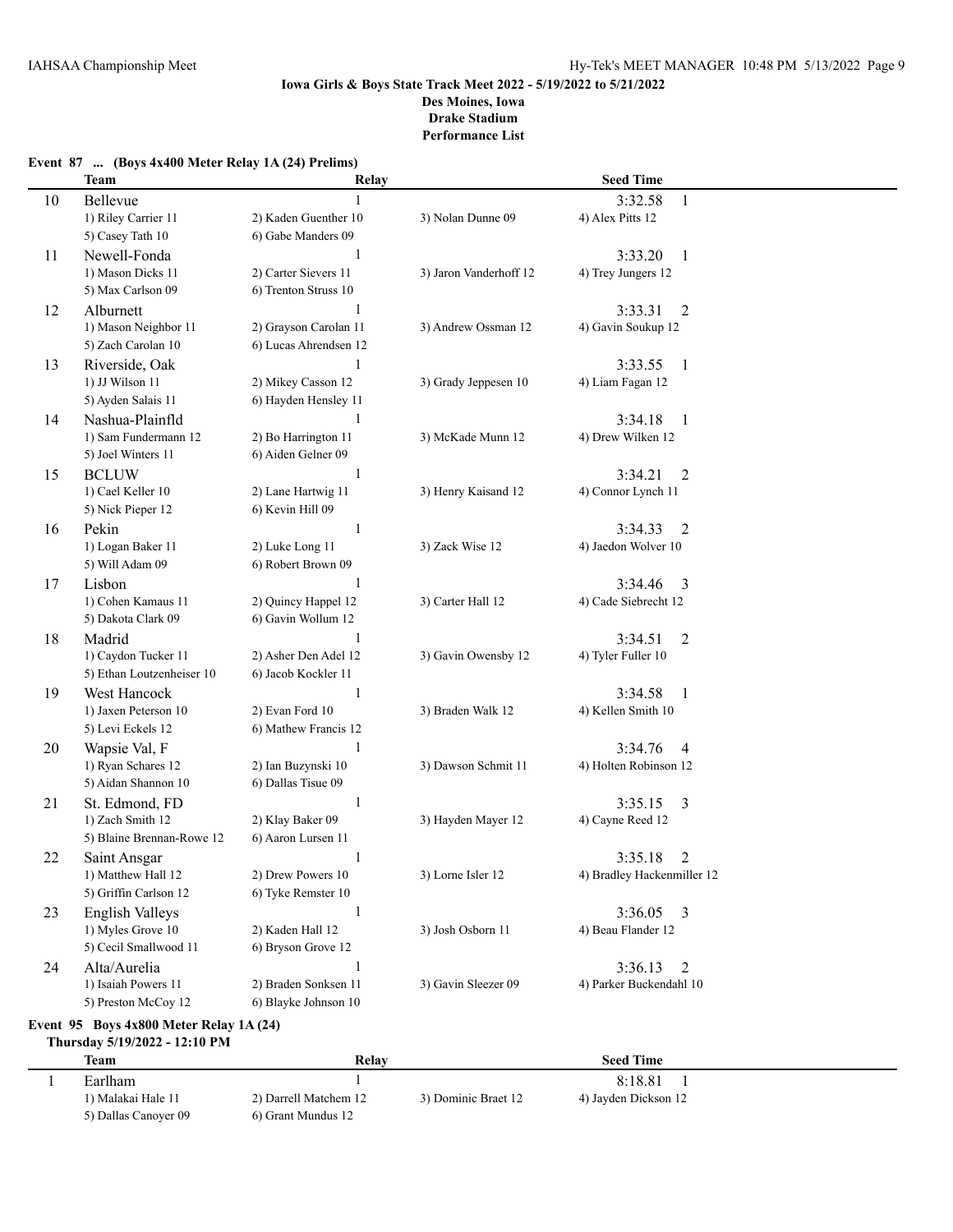**Event 95 ... (Boys 4x800 Meter Relay 1A (24))**

#### **Iowa Girls & Boys State Track Meet 2022 - 5/19/2022 to 5/21/2022 Des Moines, Iowa Drake Stadium Performance List**

## **Team Relay Seed Time** 2 Madrid 1 8:22.87 2 1) Clay Warson 10 2) Asher Den Adel 12 3) Jacob Kockler 11 4) Ethan Loutzenheiser 10 5) Kyle Kruckenberg 10 6) Chase Davis 10 3 Turkey Val, JJ 1 8:30.55 1<br>1) Russell Nieman 10 2) Rvan Franzen 11 3) Noah Hanson 11 4) Dylan Reicks 12 1) Russell Nieman 10 5) Calvin Bodensteiner 11 6) Burke Busta 10 4 New London 1 8:33.07 1 1) Kade Benjamin 11 2) Rylan Martin 11 3) Seth Bailey 12 4) Alexander Julian 12 5) Cauy Garrett 11 6) Michael Raines 10 5 Ogden 1 8:35.61 3 1) Payton Van Sickle 11 2) Linden Seeger 12 3) Jordan King 11 4) Carson Van Sickle 10 5) Ashton Bell 12 6) Brady Van Sickle 09 6 Nwood-Kensett 1 8:38.69 1 1) Hayden Moore 12 2) Lamonte Sims 11 3) Kooper Julseth 09 4) Treycen Rollene 11 5) Dalton Logeman 11 6) Thomas Block 12 7 Lisbon 1 8:38.84 1 1) Quincy Happel 12 2) Carter Hall 12 3) Junior Krob 11 4) Cade Siebrecht 12 5) Henry Streuber 12 6) Ericson Morris 12 8 Maquoketa Valley 1 8:39.58 2 1) Michael Schaul 12 2) Matthew Schaul 09 3) Nolan Ries 12 4) Cy Huber 12 5) George Livingston 10 6) Arion Rave 09 9 Edgewd-Colesburg 1 8:43.27 3 1) Landin Carter 12 2) Nathan Carter 12 3) Konner Putz 12 4) Korey Putz 12 5) Zander Carter 12 6) Sam Schilling 12 10 BCLUW 1 8:43.48 1 1) Nick Pieper 12 2) Connor Lynch 11 3) Henry Kaisand 12 4) Cayden White 09 5) Lane Hartwig 11 6) Cayden McLeland 11 11 St. Edmond, FD 1 8:43.83 4 1) Sam Mericle 10 2) Hayden Mayer 12 3) Drew Szalat 12 4) Aaron Lursen 11 5) Blaine Brennan-Rowe 12 6) Isaac Landwehr 12 12 Wapsie Val, F  $1 \t3.44.37 \t4$ 1) Ian Buzynski 10 2) Dawson Schmit 11 3) Aidan Shannon 10 4) Brady Sauerbrei 12 5) Ryan Schares 12 6) Brock Kleitsch 10 13 WB-Mallard 1 8:44.76 2 1) Joe Mader 12 2) Lucas Fehr 11 3) Max Fehr 11 4) Collin Montag 12 5) Mitch Stevens 10 6) Landon Montag 10 14 N Mahaska 1 8:45.80 1 1) Nate Sampson 10 2) Lane Harmon 11 3) Anthony Goemaat 12 4) Brayden Veiseth 10 5) Ben Yang 09 6) Asher DeBoef 09 15 Baxter 1 8:46.13 5 1) Perrin Sulzle 09 2) Cody Damman 11 3) Cody Samson 10 4) Rory Heer 12 5) Carson Scroggins 11 6) Treyton Travis 10 16 Columbus, CJ 1 8:46.40 2 1) Isaac Acosta 12 2) Tyler Humiston 11 3) Damian Vergara 10 4) Freddy Vergara 12 5) Javier Panchillo 12 6) Tim Hills-Carrier 10 17 St. Albert, CB 1 8:48.63 1 1) Parker Heisterkamp 09 2) Adam Denny 11 3) Hadyn Piskorski 12 4) Luke Wettengel 10 5) Colin Lillie 11 6) Owen Wise 10 18 MMCRU 1 8:49.67 1 1) Jace Colling 09 2) Brett Staab 12 3) Kyler Bork 10 4) Owen Alesch 11 5) Kaden Galles 10 6) Brayden Dirks 12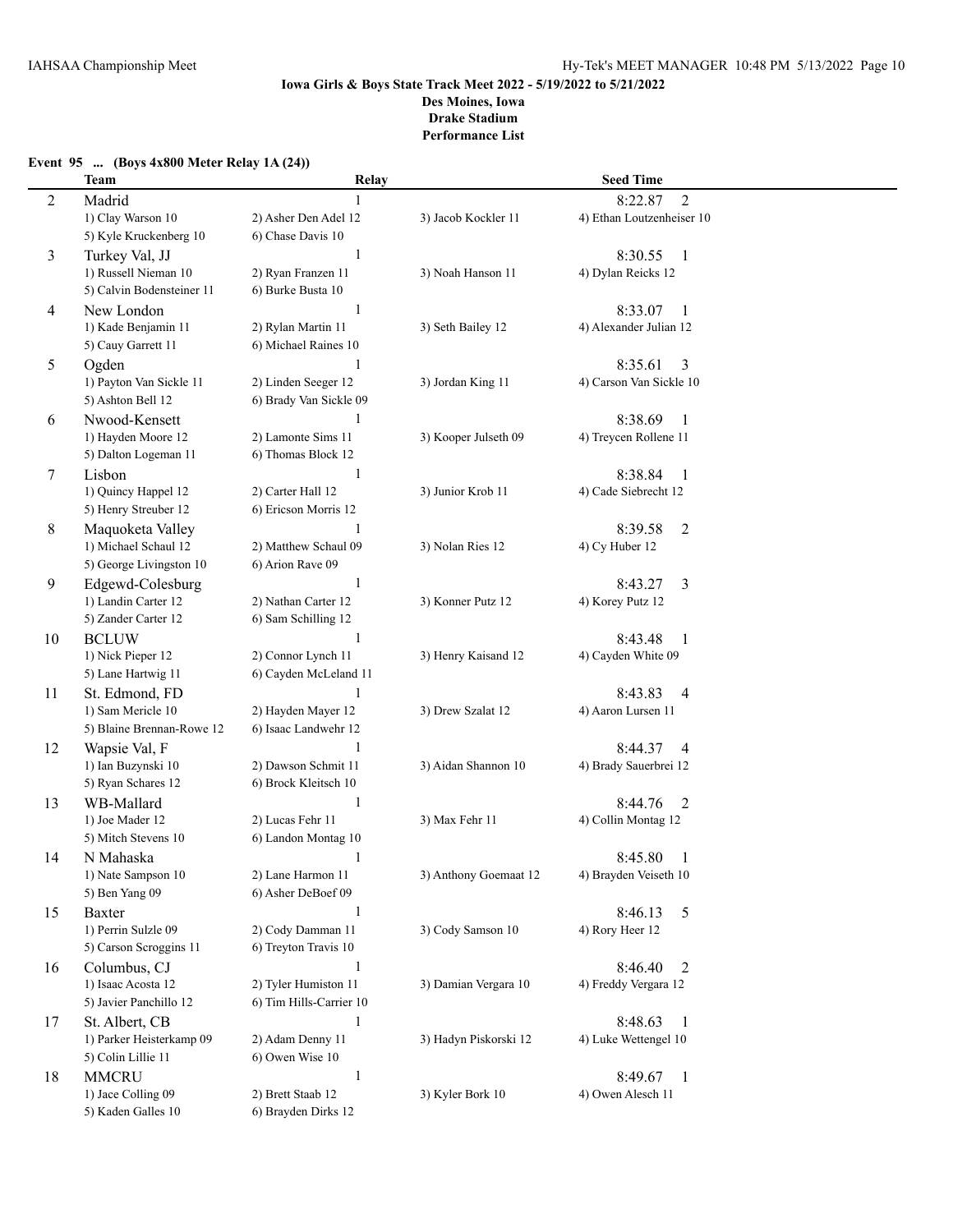|              | Team                                                                | Relay                       |                            | <b>Seed Time</b>          |  |
|--------------|---------------------------------------------------------------------|-----------------------------|----------------------------|---------------------------|--|
| 19           | Lenox                                                               |                             |                            | 8:49.96<br>$\overline{2}$ |  |
|              | 1) Gabe Funk 09                                                     | 2) Owen Grundman 09         | 3) Samson Adams 11         | 4) Leo Wardlow 11         |  |
|              | 5) Isaac Grundman 11                                                | 6) Jordan Martin-England 09 |                            |                           |  |
| 20           | Saint Ansgar                                                        |                             |                            | 8:51.08<br>3              |  |
|              | 1) Aslan Wills 10                                                   | 2) Tyke Remster 10          | 3) Cade Beyer 12           | 4) Matthew Hall 12        |  |
|              | 5) Jayce Schwiesow 09                                               | 6) Riley Witt 12            |                            |                           |  |
| 21           | <b>IKM-Manning</b>                                                  | 1                           |                            | 8:53.53<br>-1             |  |
|              | 1) Hunter Smith 11                                                  | 2) Lane Sams 10             | 3) Reed Hinners 11         | 4) Jaxon Doyel 12         |  |
|              | 5) Caden Keller 11                                                  | 6) Abe Polzien 09           |                            |                           |  |
| 22           | Tri-Center                                                          | 1                           |                            | 8:53.89<br>3              |  |
|              | 1) Michael Turner 11                                                | 2) Michael Denning 12       | 3) Carter Kunze 09         | 4) Sean McGee 11          |  |
|              | 5) Brennan Boden 09                                                 | 6) Christian Dahir 10       |                            |                           |  |
| 23           | <b>SE Warren</b>                                                    | 1                           |                            | 8:54.10<br>2              |  |
|              | 1) Logan Mace 11                                                    | 2) Cam Seuferer 09          | 3) Ian Schneider 11        | 4) Luke Lane 12           |  |
|              | 5) Will Prater 11                                                   |                             |                            |                           |  |
| 24           | Alburnett                                                           |                             |                            | 8:55.00<br>3              |  |
|              | 1) Zach Carolan 10                                                  | 2) Andrew Ossman 12         | 3) Jett Bueckers 09        | 4) Lucas Ahrendsen 12     |  |
|              | 5) Grayson Carolan 11                                               | 6) Gavin Soukup 12          |                            |                           |  |
|              | Event 103 Boys 100 Meter Run WC (1)                                 |                             |                            |                           |  |
|              | Saturday 5/21/2022 - 12:42 PM                                       |                             |                            |                           |  |
|              | Name                                                                | Year School                 |                            | <b>Seed Time</b>          |  |
| $\mathbf{1}$ | Wyatt Willand                                                       | 12 Nwood-Kensett            |                            | 18.04                     |  |
|              |                                                                     |                             |                            |                           |  |
|              | Event 105 Boys 200 Meter Run WC (1)<br>Saturday 5/21/2022 - 1:50 PM |                             |                            |                           |  |
|              | Name                                                                | Year School                 |                            | <b>Seed Time</b>          |  |
| 1            | Wyatt Willand                                                       | 12 Nwood-Kensett            |                            | 32.56                     |  |
|              |                                                                     |                             |                            |                           |  |
|              | Event 107 Boys 400 Meter Run WC (1)                                 |                             |                            |                           |  |
|              | Saturday 5/21/2022 - 3:20 PM                                        | Year School                 |                            | <b>Seed Time</b>          |  |
|              | Name                                                                |                             |                            |                           |  |
| 1            | Wyatt Willand                                                       | 12 Nwood-Kensett            |                            | 1:00.29                   |  |
|              | Event 109 Boys Distance Medley 1A (24)                              |                             |                            |                           |  |
|              | Friday 5/20/2022 - 12:00 PM                                         |                             |                            |                           |  |
|              | Team                                                                | Relay                       |                            | <b>Seed Time</b>          |  |
| $\mathbf{1}$ | Saint Ansgar                                                        | $\mathbf{1}$                |                            | 3:39.78<br>$\mathbf{1}$   |  |
|              | 1) Joey Beyer 12                                                    | 2) Dylan Brumm 09           | 3) Bradley Hackenmiller 12 | 4) Riley Witt 12          |  |
|              | 5) McCabe Hendrickson 12                                            | 6) Matthew Hall 12          |                            |                           |  |
| $\sqrt{2}$   | Earlham                                                             | $\mathbf{1}$                |                            | 3:41.01<br>$\overline{1}$ |  |
|              | 1) Caleb Smith 09                                                   | 2) Walker Hale 10           | 3) Malakai Hale 11         | 4) Jayden Dickson 12      |  |
|              |                                                                     |                             |                            |                           |  |
| 3            | 5) Darrell Matchem 12                                               | 6) Dominic Braet 12         |                            |                           |  |
|              | E Buchanan                                                          | 1                           |                            | 3:42.29<br>$\overline{1}$ |  |
|              | 1) Gavin Reck 09                                                    | 2) Adam Hackett 12          | 3) Hunter Bowers 10        | 4) Noah Valenzuela 10     |  |
|              | 5) Chase Fults 11                                                   | 6) Tod Dawes 09             |                            |                           |  |
| 4            | North Linn                                                          | $\mathbf{1}$                |                            | 3:42.47<br>2              |  |
|              | 1) Austin Hilmer 12                                                 | 2) Lance Miller 12          | 3) Tate Haughenbury 11     | 4) Cade Haughenbury 12    |  |
|              | 5) Mason Bechen 09                                                  | 6) Theo Boss 10             |                            |                           |  |
| 5            | Madrid                                                              | $\mathbf{1}$                |                            | 3:42.95<br>2              |  |
|              | 1) Matt Fuller 12                                                   | 2) Brady Leonard 12         | 3) Asher Den Adel 12       | 4) Ethan Loutzenheiser 10 |  |

#### **Event 95 ... (Boys 4x800 Meter Relay 1A (24))**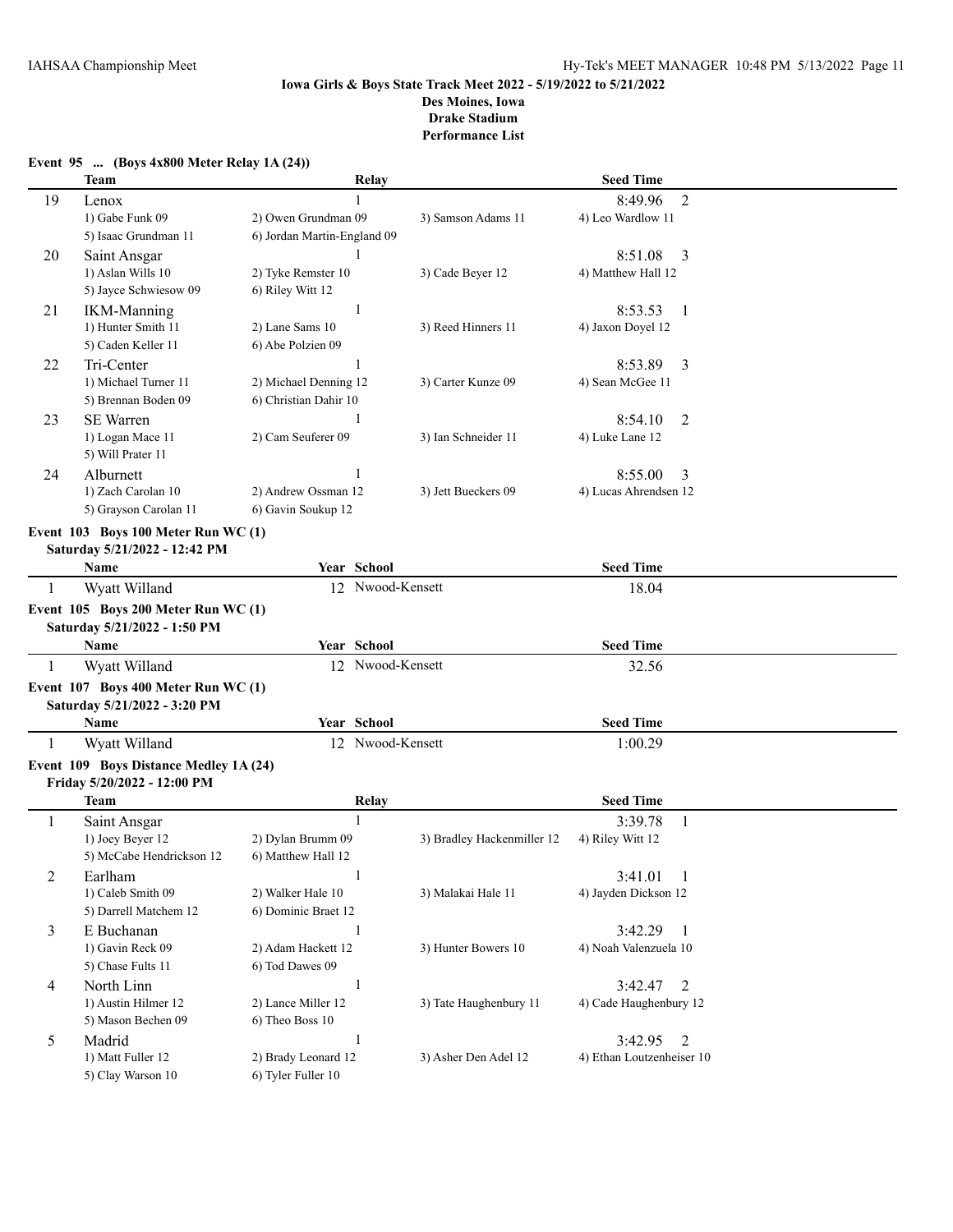## **Event 109 ... (Boys Distance Medley 1A (24))**

|    | <b>Team</b>            | Relay                    |                         | <b>Seed Time</b>          |  |
|----|------------------------|--------------------------|-------------------------|---------------------------|--|
| 6  | Hudson                 |                          |                         | 3:43.75<br>1              |  |
|    | 1) Noah Borcherding 09 | 2) Isaac Messmore 11     | 3) Josh Gilbert 09      | 4) Ben Holton 11          |  |
|    | 5) Camden Bell 10      | 6) Kiean Crile 09        |                         |                           |  |
| 7  | St. Edmond, FD         | $\mathbf{1}$             |                         | 3:44.43<br>3              |  |
|    | 1) Jonathan Xiao 09    | 2) John Nemmers 11       | 3) Klay Baker 09        | 4) Aaron Lursen 11        |  |
|    | 5) Cayne Reed 12       | 6) Hayden Mayer 12       |                         |                           |  |
| 8  | Newell-Fonda           | $\mathbf{1}$             |                         | 3:44.79<br>$\mathbf{1}$   |  |
|    | 1) Wyatt Kreft 11      | 2) Trenton Struss 10     | 3) Jaron Vanderhoff 12  | 4) Bryan Brabec 12        |  |
|    | 5) Guyson Lyman 09     | 6) Mason Dicks 11        |                         |                           |  |
| 9  | Lisbon                 | 1                        |                         | 3:44.80<br>-1             |  |
|    | 1) Kaden Caspers 11    | 2) Tiernan Boots 09      | 3) Quincy Happel 12     | 4) Cade Siebrecht 12      |  |
|    | 5) Baylor Speidel 10   | 6) Junior Krob 11        |                         |                           |  |
| 10 | Mount Ayr              | 1                        |                         | 3:44.84<br>$\mathbf{1}$   |  |
|    | 1) Preston Fleharty 10 | 2) Jaydon Knight 11      | 3) Austin Cole 12       | 4) Adler Shay 12          |  |
|    | 5) Ryce Reynolds 10    | 6) Hunter Case 12        |                         |                           |  |
| 11 | Danville               | 1                        |                         | 3:45.15<br>$\mathbf{1}$   |  |
|    | 1) Ethan Unzicker 12   | 2) Ayden Doyle 10        | 3) Cadence Williams 12  | 4) Ty Carr 12             |  |
|    | 5) Gage Stucker 09     | 6) AJ Bonnesen 11        |                         |                           |  |
| 12 | <b>Bishop Garrigan</b> | 1                        |                         | 3:45.30<br>2              |  |
|    | 1) Cal Birkey 11       | 2) Caden Roethler 10     | 3) Justin Bauer 10      | 4) Quinn Swift 12         |  |
|    | 5) Hollis Bode 12      | 6) Owen Murphy 09        |                         |                           |  |
| 13 | Clayton Ridge          | 1                        |                         | 3:45.78<br>3              |  |
|    | 1) Brodie Wahls 12     | 2) Teagan Palmer 10      | 3) Joe Schmelzer 12     | 4) Keaton Reimer 11       |  |
|    | 5) Caden Palmer 12     | 6) Nate Meier 11         |                         |                           |  |
| 14 | Ogden                  | $\mathbf{1}$             |                         | 3:45.99<br>4              |  |
|    | 1) Cael Pearson 11     | 2) Dylan Perdue 11       | 3) Payton Van Sickle 11 | 4) Carson Van Sickle 10   |  |
|    | 5) Linden Seeger 12    | 6) Jack Christensen 11   |                         |                           |  |
| 15 | New London             | $\mathbf{1}$             |                         | 3:46.26<br>2              |  |
|    | 1) Reean Seberg 11     | 2) Jordan Sharp 12       | 3) Rylan Martin 11      | 4) Seth Bailey 12         |  |
|    | 5) Camden Kasel 12     | 6) Kade Benjamin 11      |                         |                           |  |
| 16 | Alburnett              | 1                        |                         | 3:46.30<br>2              |  |
|    | 1) Mason Neighbor 11   | 2) Andrew Ossman 12      | 3) Gavin Soukup 12      | 4) Grayson Carolan 11     |  |
|    | 5) Blaine McGraw 12    | 6) Braydon Osborn 10     |                         |                           |  |
| 17 | Alta/Aurelia           | $\mathbf{1}$             |                         | 3:46.36<br>2              |  |
|    | 1) Isaiah Powers 11    | 2) Preston McCoy 12      | 3) Parker Buckendahl 10 | 4) Braden Sonksen 11      |  |
|    | 5) Gavin Sleezer 09    | 6) DJ Rodriguez 10       |                         |                           |  |
| 18 | Lamoni                 | $\mathbf{1}$             |                         | 3:46.36<br>2              |  |
|    | 1) Kalvin Brown 11     | 2) Brayden Olson 12      | 3) Javin Stevenson 12   | 4) Tyson McDole 11        |  |
|    | 5) Matthew Patience 12 | 6) Ambrose Savage 09     |                         |                           |  |
| 19 | Riverside, Oak         | 1                        |                         | 3:46.69<br>- 1            |  |
|    | 1) Mikey Casson 12     | 2) Ayden Salais 11       | 3) Rhett Bentley 12     | 4) Grady Jeppesen 10      |  |
|    | 5) Mason McCready 10   | 6) Teegan Schechinger 11 |                         |                           |  |
| 20 | George-Little Rk       | 1                        |                         | 3:46.84<br>-1             |  |
|    | 1) Isaiah Johnson 10   | 2) Noah Terhark 10       | 3) Taylor Putnam 12     | 4) Brandon Van Briesen 11 |  |
|    | 5) Jack Krull 09       | 6) Lane Kruger 10        |                         |                           |  |
| 21 | Pekin                  | $\mathbf{1}$             |                         | 3:46.99<br>3              |  |
|    | 1) Kevin Rohr 12       | 2) Chase Stansberry 12   | 3) Zack Wise 12         | 4) Jaedon Wolver 10       |  |
|    | 5) Logan Baker 11      | 6) Luke Long 11          |                         |                           |  |
| 22 | Turkey Val, JJ         | $\mathbf{1}$             |                         | 3:47.23<br>$\overline{4}$ |  |
|    | 1) Noah Hanson 11      | 2) Marcus Herold 12      | 3) Chase Hayek 11       | 4) Dylan Reicks 12        |  |
|    | 5) Ryan Franzen 11     | 6) Troy Schmitt 11       |                         |                           |  |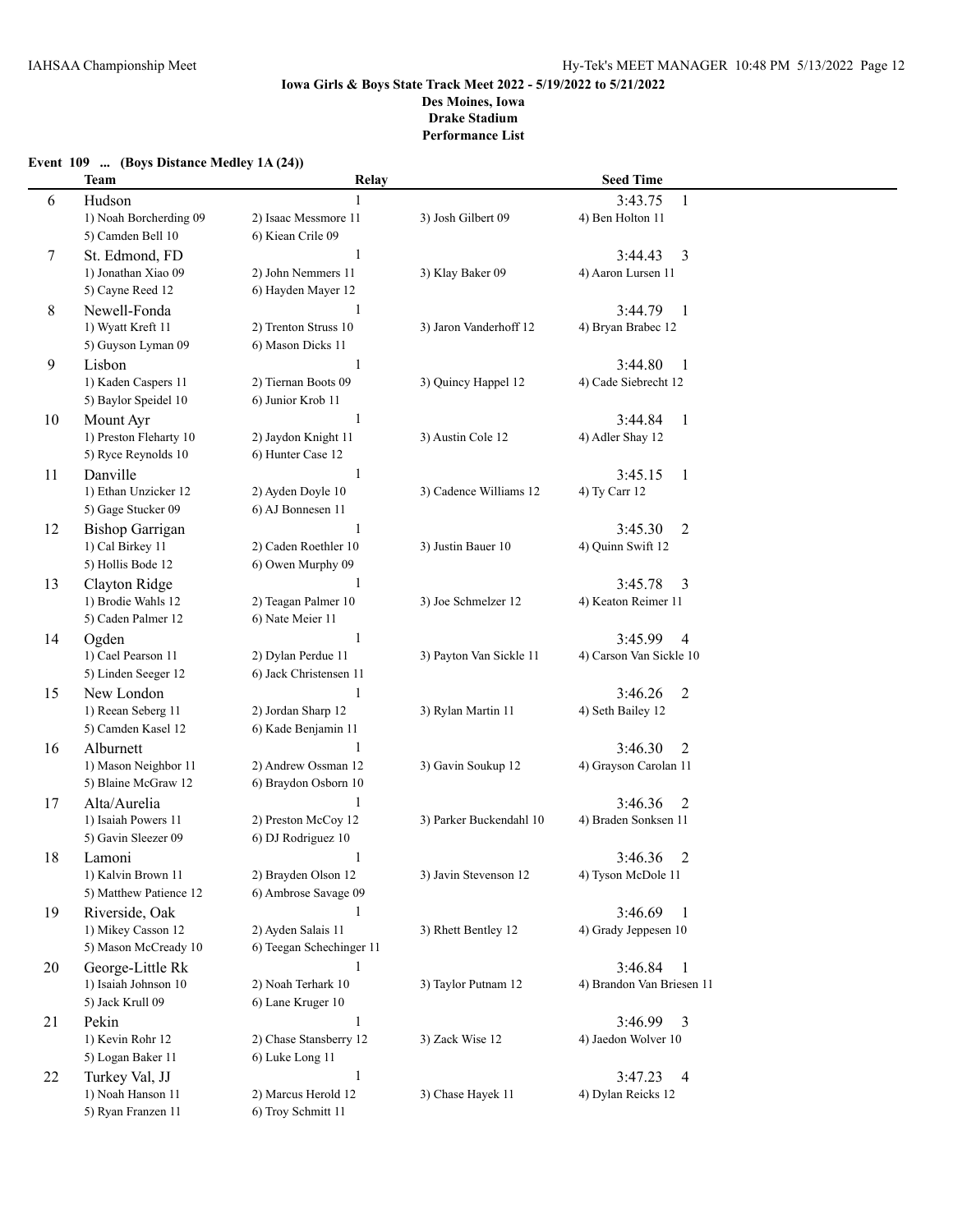# **Event 109 ... (Boys Distance Medley 1A (24)) Team Relay Relay Seed Time**

| 23 | Westwood, Sloan        |                      |                    | 3:47.36           |  |
|----|------------------------|----------------------|--------------------|-------------------|--|
|    | 1) Derek Gilbert 12    | 2) Jackson Dewald 11 | 3) Joe Morris 09   | 4) Frank Lewis 10 |  |
|    | 5) Carson Topf 10      | 6) Joe Dewald 09     |                    |                   |  |
|    | <b>MMCRU</b>           |                      |                    | 3:48.42           |  |
|    | 1) Xander Tentinger 09 | 2) Gunnar Johnson 11 | 3) Jace Colling 09 | 4) Brett Staab 12 |  |
|    | 5) Owen Alesch 11      | 6) Eban Hicks 12     |                    |                   |  |

#### **Event 117 Boys High Jump 1A (24)**

|                | Name                             |    | Year School            | <b>Seed Mark</b> |                |  |  |
|----------------|----------------------------------|----|------------------------|------------------|----------------|--|--|
| 1              | Kade Benjamin                    | 11 | New London             | $6 - 08.00$      | -1             |  |  |
| $\overline{c}$ | Braden Spain                     | 11 | <b>WACO</b>            | $6 - 06.00$      | 2              |  |  |
| $\overline{3}$ | Luke Czarnecki                   | 11 | Lisbon                 | 6-04.00          |                |  |  |
| 4              | <b>Matthew Benedict</b>          | 12 | Sidney                 | $6 - 04.00$      |                |  |  |
| 5              | Cooper Kock                      | 12 | Ar-We-Va               | $6 - 03.00$      |                |  |  |
| 6              | Collin Casey                     | 12 | <b>Bishop Garrigan</b> | $6 - 03.00$      | 1              |  |  |
| 7              | <b>Triston Miller</b>            | 11 | Columbus, CJ           | 6-03.00          | 2              |  |  |
| 8              | Jake Malcom                      | 12 | Fremont-Mills          | $6 - 03.00$      | 2              |  |  |
| 9              | Quinten McCarville               | 12 | St. Edmond, FD         | $6 - 02.00$      |                |  |  |
| 10             | Caleb Haack                      | 09 | Iowa Valley, M         | $6 - 02.00$      | $\overline{4}$ |  |  |
| 11             | Brody Ward                       | 12 | Iowa Valley, M         | $6 - 02.00$      | 3              |  |  |
| 12             | Willie Conley                    | 10 | South O'Brien          | $6 - 01.00$      | 1              |  |  |
| 13             | <b>Jack Roberts</b>              | 12 | Stanton                | 6-01.00          | 3              |  |  |
| 14             | Johny Amina                      | 10 | North Cedar            | $6 - 01.00$      | 5              |  |  |
| 15             | Samson Adams                     | 11 | Lenox                  | $6 - 00.00$      | 4              |  |  |
| 16             | Luke Long                        | 11 | Pekin                  | $6 - 00.00$      | 3              |  |  |
| 17             | Mason Miller                     | 11 | <b>WACO</b>            | $6 - 00.00$      | 5              |  |  |
| 18             | Dustin Hoksbergen                | 10 | <b>Trinity Christ</b>  | $6 - 00.00$      | 2              |  |  |
| 19             | Jaedon Wolver                    | 10 | Pekin                  | $6 - 00.00$      | $\overline{4}$ |  |  |
| 20             | Keegan McTaggart                 | 11 | Starmont               | $6 - 00.00$      |                |  |  |
| 21             | Marshall Knapp                   | 11 | Southwest Valley       | $6 - 00.00$      | $\overline{4}$ |  |  |
| 22             | Derrek Kommes                    | 11 | EHK-Exira              | $6 - 00.00$      | 2              |  |  |
| 23             | Aiden Lamborn                    | 11 | Nashua-Plainfld        | $5 - 11.00$      | -1             |  |  |
| 24             | Logan Godfrey                    | 11 | Melcher-Dallas         | $5 - 10.00$      | -1             |  |  |
|                | Event 125 Boys Long Jump 1A (24) |    |                        |                  |                |  |  |
|                | Thursday 5/19/2022 - 9:00 AM     |    |                        |                  |                |  |  |

|    | <b>Name</b>     | <b>Year School</b> | <b>Seed Mark</b> |  |
|----|-----------------|--------------------|------------------|--|
|    | Kole Becker     | 12 Lisbon          | 22-05.50         |  |
| 2  | Cael Pearson    | 11 Ogden           | 21-08.75 1       |  |
| 3  | Carter Sievers  | 11 Newell-Fonda    | 21-06.50         |  |
| 4  | Cale Swain      | 11 Griswold        | $21-06.00$ 2     |  |
| 5  | Tyler Fuller    | 10 Madrid          | $21-05.25$ 2     |  |
| 6  | Lane Spieker    | 12 CAM, Anita      | $21-00.50$ 3     |  |
|    | Alex Pitts      | 12 Bellevue        | $20-11.75$ 2     |  |
| 8  | Cam Buffington  | 10 Winfield-Mt. U  | 20-11.00         |  |
| 9  | Dylan Brennecke | 11 Seymour         | $20-10.75$ 1     |  |
| 10 | Ryan Annee      | 12 Lynnville-Sully | $20-07.25$ 2     |  |
| 11 | Wyatt Carlson   | 12 East Union      | $20-06.00$ 3     |  |
| 12 | Kolben Miller   | 12 North Butler    | 20-04.75         |  |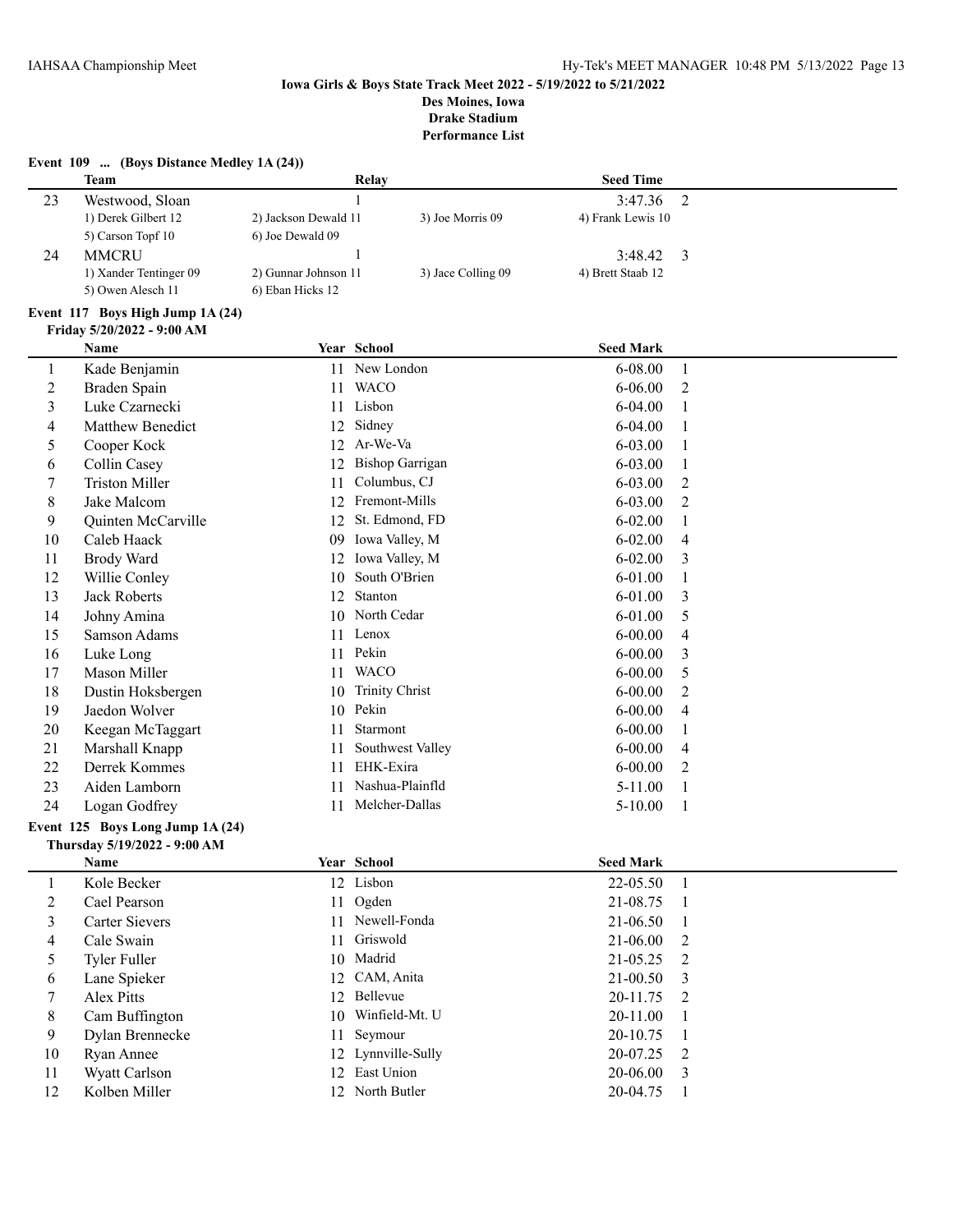**Performance List**

### **Event 125 ... (Boys Long Jump 1A (24))**

|                | Name                                |    | Year School            | <b>Seed Mark</b> |                |
|----------------|-------------------------------------|----|------------------------|------------------|----------------|
| 13             | Kaden Amigon                        |    | 10 Columbus, CJ        | 20-04.50         | 3              |
| 14             | Will Ragaller                       |    | 12 Ar-We-Va            | 20-03.50         | 4              |
| 15             | Easton Hays                         |    | 12 CR-Bayard           | 20-02.75         | 5              |
| 16             | Jaxon Mclemore                      |    | 12 West Fork           | 20-01.50         | 2              |
| 17             | Eli Schmidt                         |    | 10 Clarksville         | 20-01.50         | 1              |
| 18             | <b>Tyson Cota</b>                   |    | 12 Kee, Lansing        | 20-00.75         | $\mathbf{1}$   |
| 19             | Kaden Behrens                       |    | 12 Dunkerton           | 19-11.50         | $\overline{2}$ |
| 20             | Logan Sabin                         |    | 12 North Iowa          | 19-11.50         | 3              |
| 21             | Trevor Lane                         |    | 09 Earlham             | 19-10.25         | 3              |
| 22             | Andrew Thoreson                     | 11 | Woodbine               | 19-09.00         | 6              |
| 23             | Tony Racine                         |    | 10 Essex               | 19-08.75         | 1              |
| 24             | Ethan Diehm                         |    | 11 HM-Sanborn          | 19-06.00         | 1              |
|                | Event 133 Boys Discus Throw 1A (24) |    |                        |                  |                |
|                | Friday 5/20/2022 - 11:30 AM         |    |                        |                  |                |
|                | Name                                |    | Year School            | <b>Seed Mark</b> |                |
| $\mathbf{1}$   | Carter Allen                        |    | 12 New London          | 170-01           | $\mathbf{1}$   |
| $\overline{c}$ | Tru Melby                           |    | 12 Logan-Magnolia      | 164-04           | 1              |
| 3              | Justin Olson                        | 12 | George-Little Rk       | 157-07           | 1              |
| 4              | Ian Blowe                           |    | 10 Akron-Westfield     | 156-10           | $\overline{c}$ |
| 5              | Cade Ticknor                        | 12 | CAM, Anita             | 149-00           | $\overline{2}$ |
| 6              | <b>Terrick Miller</b>               | 11 | North Butler           | 146-00           | 1              |
| 7              | Caden Palmer                        | 12 | Clayton Ridge          | 144-05           | 1              |
| 8              | Dylan Hoefer                        | 12 | Woodbine               | 144-00           | 3              |
| 9              | Jex Schutjer                        | 12 | Saint Ansgar           | 143-11           | 2              |
| 10             | <b>Brock Trenkamp</b>               | 12 | Maquoketa Valley       | 142-11           | $\overline{2}$ |
| 11             | Lance Clayburg                      | 11 | CR-Bayard              | 142-11           | 4              |
| 12             | Darren Veld                         |    | 12 AGWSR               | 140-00           | 1              |
| 13             | Oleh Shtefanchuk                    | 11 | <b>WACO</b>            | 139-04           | $\overline{2}$ |
| 14             | Koleson Evans                       | 11 | W Harrison             | 139-02           | 5              |
| 15             | Abraham Christensen                 | 12 | Ogden                  | 136-05           | $\mathbf{1}$   |
| 16             | Tyler Jurva                         |    | 12 Harris-LP           | 136-00           | 3              |
| 17             | Kaden Kubas                         | 12 | <b>English Valleys</b> | 135-06           | 3              |
| 18             | Devin Whipple                       |    | 12 Lenox               | 134-04           | $\mathbf{1}$   |
| 19             | Wyatt Helming                       |    | 12 Lake Mills          | 134-03           | 3              |
| 20             | Luke Huntrods                       |    | 11 Collins-Maxwell     | 134-00           | $\overline{2}$ |
| 21             | Evan Kruger                         |    | 11 George-Little Rk    | 133-11           | $\overline{4}$ |
| 22             | Mitchell Schnepf                    |    | 10 MMCRU               | 133-09           | 5              |
| 23             | <b>Ethan Thimmes</b>                |    | 10 North Cedar         | 128-05           | -1             |
| 24             | Brayden Olson                       |    | 12 Lamoni              | 123-05           | -1             |
|                | Event 141 Boys Shot Put 1A (24)     |    |                        |                  |                |
|                | Thursday 5/19/2022 - 11:30 AM       |    |                        |                  |                |
|                | Name                                |    | Year School            | <b>Seed Mark</b> |                |
| $\mathbf{1}$   | Carter Allen                        |    | 12 New London          | 53-00.00         | 1              |
| 2              | Ryan McDonough                      |    | 11 Wapello             | 52-01.50         | 2              |
| 3              | Ian Blowe                           |    | 10 Akron-Westfield     | 51-08.00         | 1              |
| 4              | Abraham Christensen                 |    | 12 Ogden               | 51-04.00         | 1              |
| 5              | Deshaun Wilder                      |    | 11 Tripoli             | 50-11.00         | 1              |
| 6              | <b>Brock Trenkamp</b>               |    | 12 Maquoketa Valley    | 50-05.00         | $\overline{2}$ |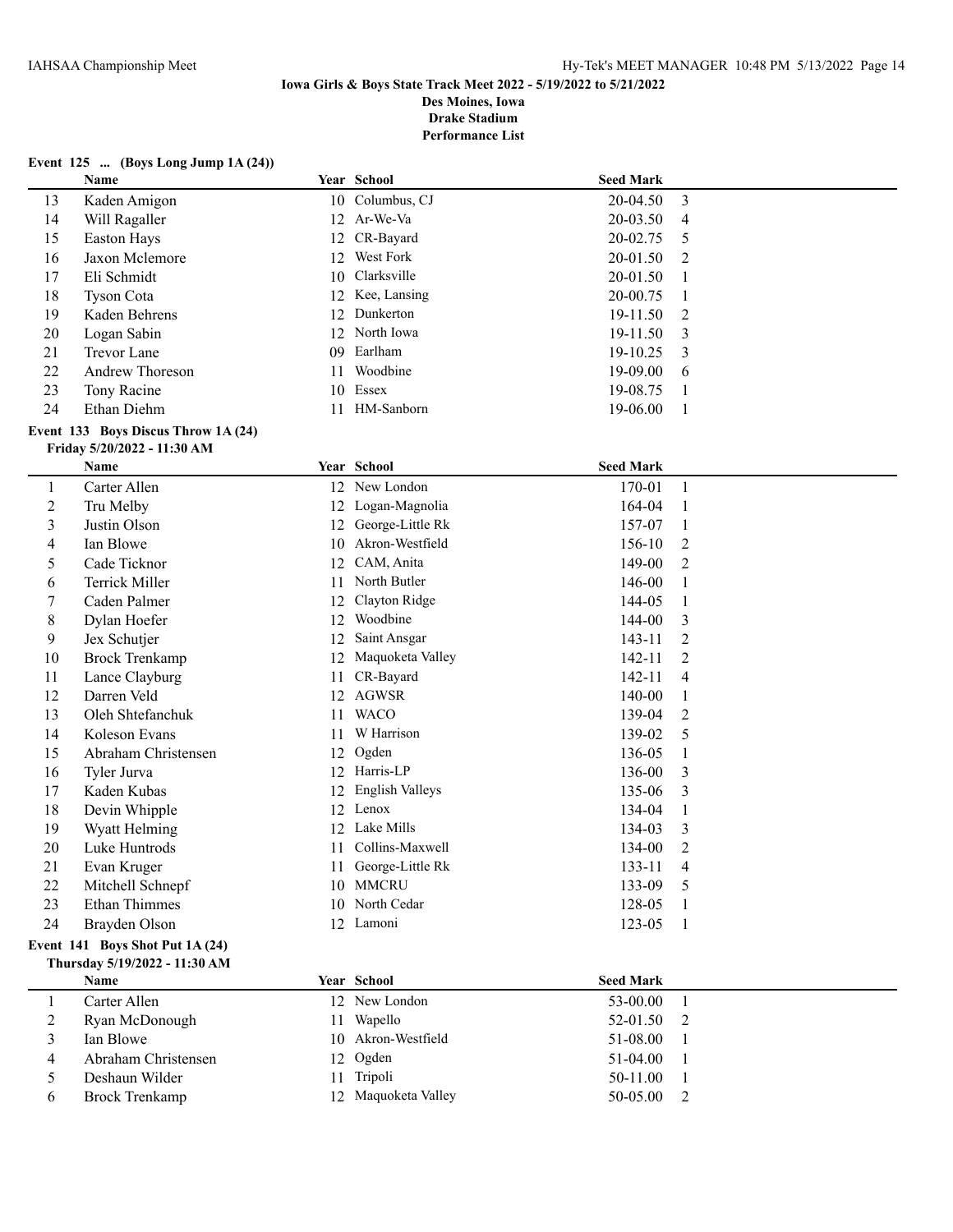#### **Event 141 ... (Boys Shot Put 1A (24))**

|    | <b>Name</b>          |     | Year School       | <b>Seed Mark</b> |                |
|----|----------------------|-----|-------------------|------------------|----------------|
| 7  | <b>Ethan Thimmes</b> |     | 10 North Cedar    | 49-07.25         | -1             |
| 8  | Corbin Woods         | 11  | North Linn        | $49 - 00.50$     | -3             |
| 9  | Brandon McCall       | 10  | St. Albert, CB    | 48-01.50         |                |
| 10 | Cody Fox             | 10  | E Buchanan        | 47-10.25         | $\overline{4}$ |
| 11 | Grant Brix           |     | 10 Logan-Magnolia | 47-07.50         |                |
| 12 | Cooper Marvel        | 10  | Fremont-Mills     | $47 - 06.50$     | $\mathcal{L}$  |
| 13 | Devin Lovetinsky     | 12  | Highland          | 47-04.75         | $\mathcal{L}$  |
| 14 | Jex Schutjer         | 12  | Saint Ansgar      | 46-11.25         |                |
| 15 | Jonah Clark          | 12  | <b>WACO</b>       | 46-06.00         | 3              |
| 16 | Lance Clayburg       | 11  | CR-Bayard         | 46-04.00         | 2              |
| 17 | Ethan Timp           | 12  | S Winn, Calmar    | 46-03.75         | 5              |
| 18 | Damon Weber          | 12  | Kee, Lansing      | $46 - 01.25$     | 6              |
| 19 | Dylan Hoefer         | 12  | Woodbine          | 46-01.00         | 3              |
| 20 | Mack Ortner          | 11  | Don Bosco         | 45-11.25         |                |
| 21 | Adam Perrin          | 12  | Fremont-Mills     | $45 - 11.00$     | 3              |
| 22 | Seth Hermanson       | 12  | Lake Mills        | 45-09.50         | 2              |
| 23 | Ryan Hackbart        | 11  | Saint Ansgar      | 45-07.00         | $\mathcal{E}$  |
| 24 | Kyle Squires         | 11. | Lynnville-Sully   | $45 - 03.00$     |                |

## **Event 154 Boys 4x110 Meter Shuttle Hurdle 1A (24) Prelims**

**Thursday 5/19/2022 - 2:00 PM**

|   | <b>Team</b>            | Relay                   |                        | <b>Seed Time</b>                         |  |
|---|------------------------|-------------------------|------------------------|------------------------------------------|--|
| 1 | <b>Belle Plaine</b>    | 1                       |                        | 1:00.42<br>1                             |  |
|   | 1) Ethan Hamilton 12   | 2) Connor Timm 11       | 3) Eli Ehlen 12        | 4) Ben DeMeulenaere 12                   |  |
|   | 5) Sam DeMeulenaere 09 | 6) Ty Alcott 09         |                        |                                          |  |
| 2 | Lenox                  | 1                       |                        | 1:01.84<br>1                             |  |
|   | 1) Gabe Funk 09        | 2) Conner Fitzgerald 12 | 3) Trenton Beck 11     | 4) Johnathan Weaver 12                   |  |
|   | 5) Isaac Grundman 11   | 6) Bo Larson 11         |                        |                                          |  |
| 3 | Madrid                 | 1                       |                        | 1:01.98<br>$\overline{1}$                |  |
|   | 1) Gavin Owensby 12    | 2) Alex Saxton 10       | 3) Jake Leonard 10     | 4) Brady Leonard 12                      |  |
|   | 5) Kyle Kruckenberg 10 | 6) Landon Fox 10        |                        |                                          |  |
| 4 | North Butler           | 1                       |                        | 1:02.12<br>$\overline{1}$                |  |
|   | 1) Nathan Hawker 12    | 2) Clayton Towsley 09   | 3) Corbin Lewis 11     | 4) Kolben Miller 12                      |  |
|   | 5) Jason Brehmer 12    | 6) Dawson Clark 12      |                        |                                          |  |
| 5 | <b>West Hancock</b>    | 1                       |                        | 1:02.33<br>$\mathfrak{D}$                |  |
|   | 1) Evan Ford 10        | 2) Mathew Francis 12    | 3) Braden Walk 12      | 4) Mitchell Smith 10                     |  |
|   | 5) Kellen Smith 10     | 6) David Smith 10       |                        |                                          |  |
| 6 | Audubon                | 1                       |                        | 1:02.61<br>$\overline{1}$                |  |
|   | 1) Aaron Olsen 09      | 2) Brandon Jensen 12    | 3) Carter Andreasen 12 | 4) Gavin Smith 12                        |  |
|   | 5) Logan Schmidt 10    |                         |                        |                                          |  |
| 7 | Wapsie Val, F          | 1                       |                        | 1:02.80<br>$\mathbf{1}$                  |  |
|   | 1) Dawson Schmit 11    | 2) Aidan Shannon 10     | 3) Mason Harter 11     | 4) Gunner Meyer 12                       |  |
|   | 5) Holten Robinson 12  | 6) Brock Kleitsch 10    |                        |                                          |  |
| 8 | CAM, Anita             | 1                       |                        | 1:03.11<br>$\mathfrak{D}$                |  |
|   | 1) Jack Follmann 10    | 2) Joe Kauffman 12      | 3) Cale Maas 11        | 4) Sam Foreman 11                        |  |
|   | 5) Gavin Clayton 11    | 6) Ethan Follmann 12    |                        |                                          |  |
| 9 | Earlham                | 1                       |                        | 1:03.42<br>$\mathfrak{D}_{\mathfrak{p}}$ |  |
|   | 1) Nic Swalla 12       | 2) Will Frommelt 10     | 3) Jeret Petersen 10   | 4) Joel Smith 12                         |  |
|   | 5) Kaden Kasal 11      |                         |                        |                                          |  |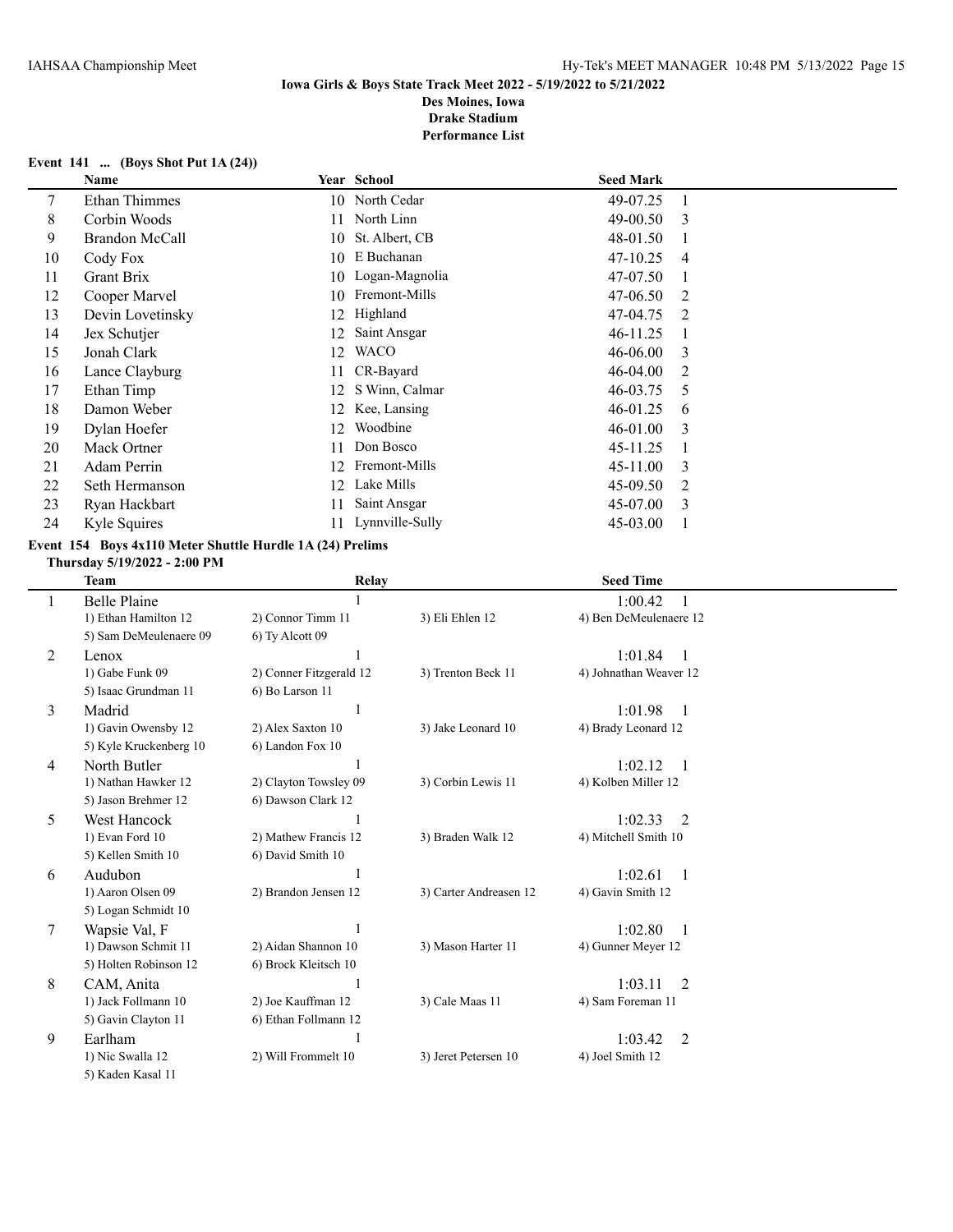## **Event 154 ... (Boys 4x110 Meter Shuttle Hurdle 1A (24) Prelims)**

|    | <b>Team</b>              | Relay                    |                           | <b>Seed Time</b>          |
|----|--------------------------|--------------------------|---------------------------|---------------------------|
| 10 | <b>WACO</b>              |                          |                           | 1:03.55                   |
|    | 1) Zach Schmitz 12       | 2) Isaac Oswald 11       | 3) Mason Miller 11        | 4) Simeon Reichenbach 11  |
|    | 5) Clayton Miller 09     | 6) Tanner Egli 09        |                           |                           |
| 11 | South O'Brien            | $\mathbf{1}$             |                           | 1:03.71<br>-1             |
|    | 1) Grant Wagner 11       | 2) Arturo Reyes 12       | 3) Boston Riedemann 11    | 4) Pete Bottjen 12        |
|    | 5) Justin Paulsen 10     | 6) Sawyer Honkomp 11     |                           |                           |
| 12 | Tripoli                  | 1                        |                           | $\overline{2}$<br>1:03.77 |
|    | 1) Austin Bremner 12     | 2) Jase Hereid 12        | 3) Rowan Carlson 11       | 4) Daniel Comer 11        |
|    | 5) Tony Uribe 11         | 6) Kyle Boeckmann 09     |                           |                           |
| 13 | Lisbon                   |                          |                           | 1:04.55<br>-1             |
|    | 1) Cohen Kamaus 11       | 2) Henry Streuber 12     | 3) Ben Morningstar 11     | 4) Luke Czarnecki 11      |
|    | 5) Kole Becker 12        | 6) Gage Holub 09         |                           |                           |
| 14 | B-G-M, Brook             |                          |                           | $\overline{2}$<br>1:04.94 |
|    | 1) Dakota Heishman 09    | 2) Kayden Heishman 12    | 3) Cooper Winter 11       | 4) Jake Moel 12           |
|    | 5) Tate Martin 09        | 6) Hessel Boelen 11      |                           |                           |
| 15 | Nwood-Kensett            |                          |                           | 1:05.00<br>3              |
|    | 1) Hayden Moore 12       | 2) Drake Tiedemann 12    | 3) Thomas Block 12        | 4) Josiah Kliment 12      |
|    | 5) Jason Hanson 12       | 6) Colby Eskildsen 09    |                           |                           |
| 16 | Lawton-Bronson           | 1                        |                           | 1:05.03<br>2              |
|    | 1) Kurtus Palsma 11      | 2) Caler Garnand 09      | 3) Jakin Castle 12        | 4) Leighton Olesen 11     |
|    | 5) Eli Stadsvold 09      | 6) Chayton Rowe 12       |                           |                           |
| 17 | Lake Mills               | 1                        |                           | 1:05.25<br>4              |
|    | 1) A.J. Ramaker 12       | 2) Hayden Brua 12        | 3) Logan Bacon 10         | 4) Kadin Abele 12         |
|    | 5) Cameron Stellpflug 12 | 6) Lance Helming 10      |                           |                           |
| 18 | North Linn               | $\mathbf{1}$             |                           | 1:05.44<br>3              |
|    | 1) Josh Bean 12          | 2) Kanye Caryl 10        | 3) Breckyn Betenbender 10 | 4) Tate Haughenbury 11    |
|    | 5) Hayden Schmidt 09     | 6) Mason Bechen 09       |                           |                           |
| 19 | Lone Tree                | $\mathbf{1}$             |                           | 1:05.63<br>2              |
|    | 1) Ethan Willoz 11       | 2) Jader Bajaras 10      | 3) Andrew Gauley 11       | 4) Cade Patterson 12      |
|    | 5) Tyce Alt 11           | 6) Braden Viers 11       |                           |                           |
| 20 | Nashua-Plainfld          | $\mathbf{1}$             |                           | 1:05.66<br>$\overline{2}$ |
|    | 1) Titus Evans 10        | 2) Joel Winters 11       | 3) Aiden Lamborn 11       | 4) Kaden Wilken 11        |
|    | 5) Aiden Gelner 09       | 6) Tucker Franzen 10     |                           |                           |
| 21 | St. Edmond, FD           |                          |                           | 1:05.71<br>3              |
|    | 1) Thomas Cosgrove 10    | 2) Quinten McCarville 12 | 3) Drew Szalat 12         | 4) Isaac Landwehr 12      |
|    | 5) Braydon Smith 11      | 6) Grant Webster 12      |                           |                           |
| 22 | Woodbine                 | 1                        |                           | 1:05.97<br>3              |
|    | 1) Nathan Wright 12      | 2) Justin Brown 12       | 3) Andrew Thoreson 11     | 4) Cameron Cline 11       |
|    | 5) Aidan Carmody 12      | 6) Adam Barry 09         |                           |                           |
| 23 | East Mills               | $\mathbf{1}$             |                           | 1:06.34<br>2              |
|    | 1) Ryan Stortenbecker 11 | 2) Peyton Embree 11      | 3) Jackson Embree 09      | 4) Davis McGrew 11        |
|    | 5) Keegan Poorker 12     | 6) Brodyn Wray 11        |                           |                           |
| 24 | Melcher-Dallas           | $\mathbf{1}$             |                           | 1:07.34<br>$\mathbf{1}$   |
|    | 1) Logan Godfrey 11      | 2) Lucas Harrington 11   | 3) Anthony Schneider 12   | 4) Owen Suntken 11        |
|    | 5) Cole Metz 12          |                          |                           |                           |

## **Event 158 Boys 800 Sprint Medley 1A (24)**

## **Saturday 5/21/2022 - 9:50 AM**

| <b>Team</b>           | Relay               |                       | <b>Seed Time</b>   |  |
|-----------------------|---------------------|-----------------------|--------------------|--|
| Lawton-Bronson        |                     |                       | 1:33.99            |  |
| 1) Leighton Olesen 11 | 2) Caleb Garnand 10 | 3) Louden Grimsley 09 | 4) Theo Moseman 11 |  |
| 5) Aziah Ashley 12    | 6) Domenik Smith 09 |                       |                    |  |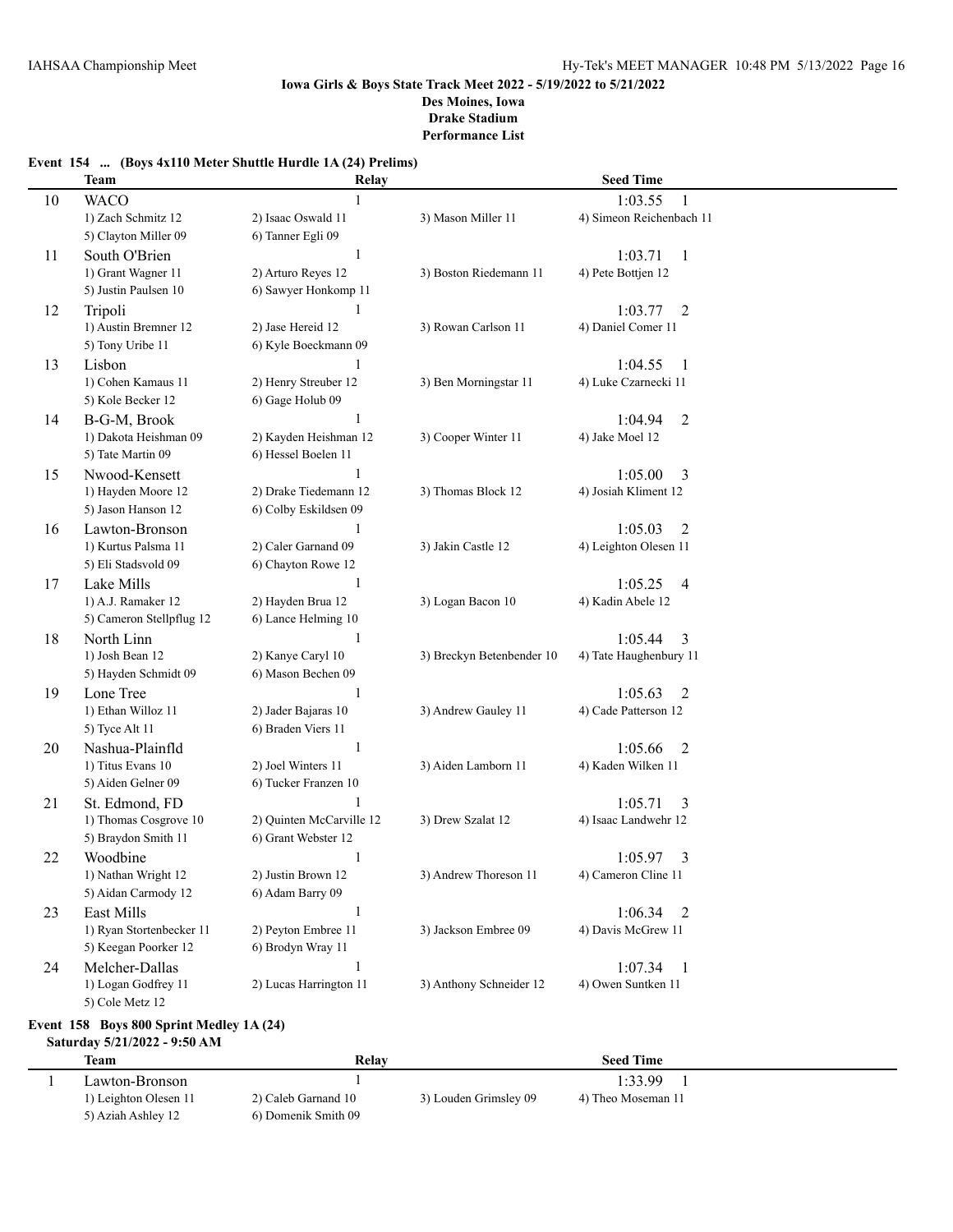## **Event 158 ... (Boys 800 Sprint Medley 1A (24)) Team Relay Seed Time** 2 Iowa Valley, M 1:34.76 1 1) Clayton Kinzenbaw 11 2) Pierce Kienitz 11 3) Evan Kearney 11 4) Peyton Loffer 12 5) Caden Knapp 11 6) Brody Ward 12 3 Gehlen Cath, L<br>1) Dylan Lehmann 12 2) Chance Kallsen 10 3) Aiden Spangler 11 4) Keaten Bonderson 11 1) Dylan Lehmann 12 2) Chance Kallsen 10 3) Aiden Spangler 11 5) Ryan Livermore 12 6) Connor Kraft 11 4 North Linn 1:36.42 1 1) Austin Hilmer 12 2) Brady Klendworth 12 3) Lance Miller 12 4) Cade Haughenbury 12 5) Ben Wheatley 11 6) Mason Bechen 09 5 Edgewd-Colesburg 1 1:36.76 2 1) Ike Jones 12 2) Ian Miller 11 3) Colin Harris 11 4) Mason Ashline 12 5) Nathan Carter 12 6) Pryce Rochford 09 6 Maquoketa Valley 1 1:36.82 3 1) Preston Roling 12 2) Lance McShane 10 3) Michael Schaul 12 4) Cy Huber 12 5) AJ Ambundo 12 6) Domarius strickland 12 7 Earlham 1 1:37.09 1 1) Walker Hale 10 2) Joel Smith 12 3) Malakai Hale 11 4) Darrell Matchem 12 5) Caleb Smith 09 6) Trevor Lane 09 8 Riverside, Oak 1 1:37.72 1 1) Liam Fagan 12 2) Grady Jeppesen 10 3) Ayden Salais 11 4) Mikey Casson 12 5) Rhett Bentley 12 6) Mason McCready 10 9 Saint Ansgar 1 1 1:37.80 1 1) Joey Beyer 12 2) Lorne Isler 12 3) Dylan Brumm 09 4) Bradley Hackenmiller 12 5) Drew Powers 10 6) McCabe Hendrickson 12 10 Mount Ayr 1:37.92 1 1) Austin Cole 12 2) Jaydon Knight 11 3) Adler Shay 12 4) Ryce Reynolds 10 5) Preston Fleharty 10 6) Hunter Case 12 1 Lynnville-Sully 1 1:37.93 2 1) Kyle Squires 11 2) Corder Noun Harder 10 3) Josh Hardenbrook 12 4) Conner Maston 11 5) James Gruver 11 6) Bryce Richards 11 12 CAM, Anita 1 1:38.00 1 1) Gabe Rouse 11 2) Jack Follmann 10 3) Lane Spieker 12 4) Cale Maas 11 5) Sam Foreman 11 6) Austin Williams 10 13 Newell-Fonda 1 1 1 1 2 1:38.45 2 1) Ryan Greenfield 11 2) Jaron Vanderhoff 12 3) Trey Jungers 12 4) Carter Sievers 11 5) Mason Dicks 11 6) Max Carlson 09 14 Lisbon 1 1:38.55 2 1) Kaden Caspers 11 2) Kaeden Harrer 12 3) Baylor Speidel 10 4) Cohen Kamaus 11 5) Kole Becker 12 6) Tiernan Boots 09 15 Martndsl-StMarys 1 1:38.66 2 1) William Amfahr 12 2) Casey Choate 10 3) Dustin Ralls 11 4) Logan Wearmouth 11 5) Sampson Henson 10 6) Christian Choate 10 16 Clarksville 1 1:38.84 1 1) Ethan Myers 11 2) Connor Tesone 11 3) MaKade Bloker 10 4) Isaac Backer 12 5) Levi Kampman 11 6) Eli Schmidt 10 17 English Valleys 1:38.87 1 1) Myles Grove 10 2) Kaden Kubas 12 3) Beau Flander 12 4) Josh Osborn 11 5) Kaden Hall 12 6) Cecil Smallwood 11 18 Highland 1 1 1:38.89 3 1) Tyler Thompson 11 2) Jacob Hill 12 3) Connor Grinstead 12 4) Logan Bonebrake 11 5) Brenton Bonebrake 12 6) Carson Netser 12